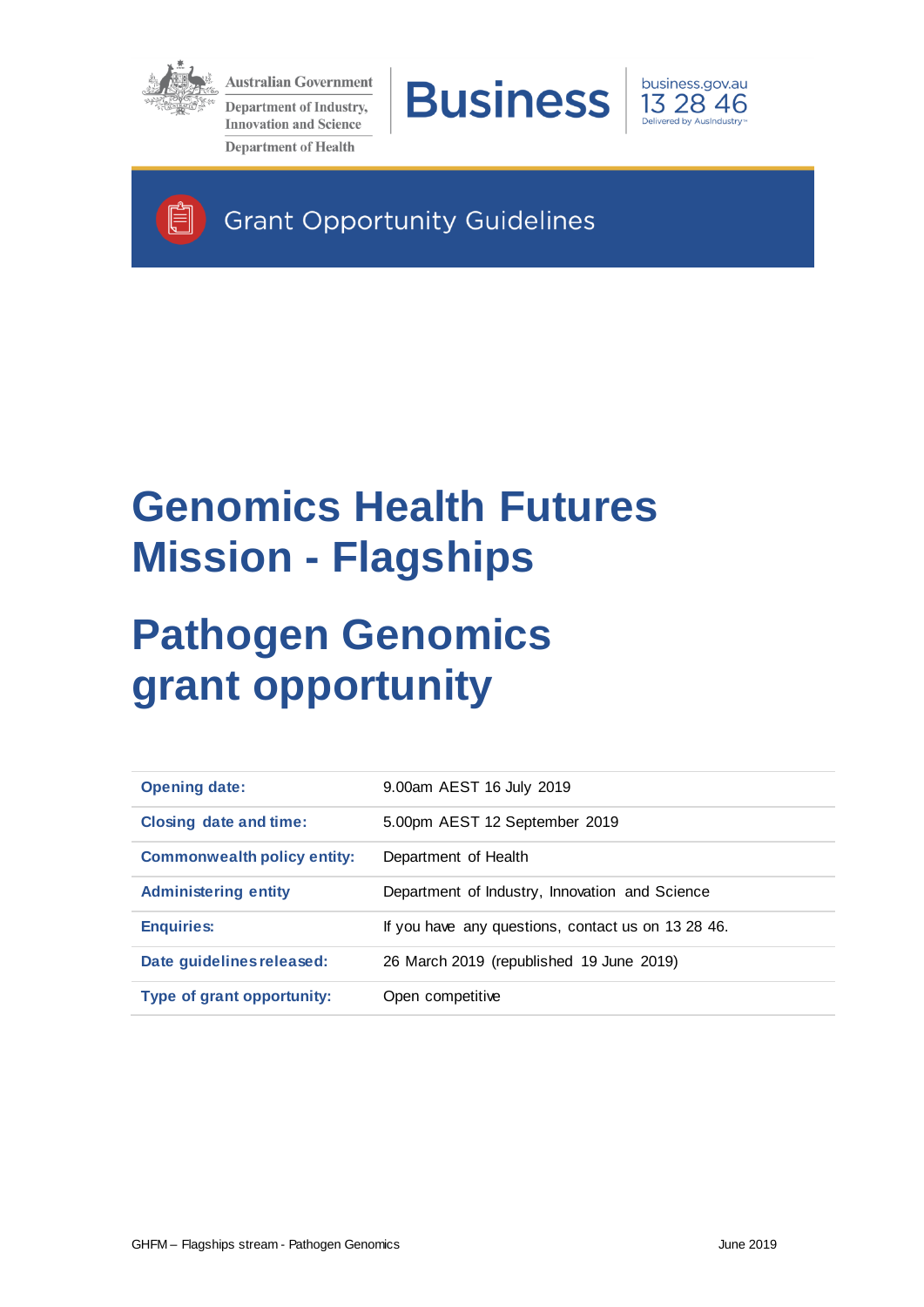# **Contents**

| $\mathbf{1}$ . | Genomics Health Futures Mission: Flagships - Pathogen Genomics grant opportunity |                                                                            |  |
|----------------|----------------------------------------------------------------------------------|----------------------------------------------------------------------------|--|
| 2.             |                                                                                  |                                                                            |  |
| 3.             |                                                                                  |                                                                            |  |
| 4.             |                                                                                  |                                                                            |  |
|                | 4.1.                                                                             |                                                                            |  |
| 5.             |                                                                                  |                                                                            |  |
|                | 5.1.                                                                             |                                                                            |  |
|                | 5.2.                                                                             |                                                                            |  |
| 6.             |                                                                                  |                                                                            |  |
|                | 6.1.                                                                             |                                                                            |  |
|                | 6.2.                                                                             |                                                                            |  |
|                | 6.3.                                                                             |                                                                            |  |
| 7.             |                                                                                  |                                                                            |  |
|                | 7.1.                                                                             |                                                                            |  |
|                | 7.2.                                                                             |                                                                            |  |
|                | 7.3.                                                                             |                                                                            |  |
| 8.             |                                                                                  |                                                                            |  |
| 9.             |                                                                                  |                                                                            |  |
|                | 9.1.                                                                             |                                                                            |  |
|                | 9.2.                                                                             |                                                                            |  |
|                | 9.3.                                                                             |                                                                            |  |
|                |                                                                                  |                                                                            |  |
|                | 10.1.                                                                            |                                                                            |  |
|                |                                                                                  |                                                                            |  |
|                |                                                                                  |                                                                            |  |
|                | 12.1.                                                                            |                                                                            |  |
|                | 12.2.                                                                            | Project/Activity specific legislation, policies and industry standards  13 |  |
|                |                                                                                  |                                                                            |  |
|                |                                                                                  |                                                                            |  |
|                |                                                                                  |                                                                            |  |
|                |                                                                                  |                                                                            |  |
|                | 12.3.                                                                            |                                                                            |  |
|                | 12.4.                                                                            |                                                                            |  |
|                |                                                                                  |                                                                            |  |
|                |                                                                                  |                                                                            |  |
|                | 14.1.                                                                            |                                                                            |  |
|                | 14.2.                                                                            |                                                                            |  |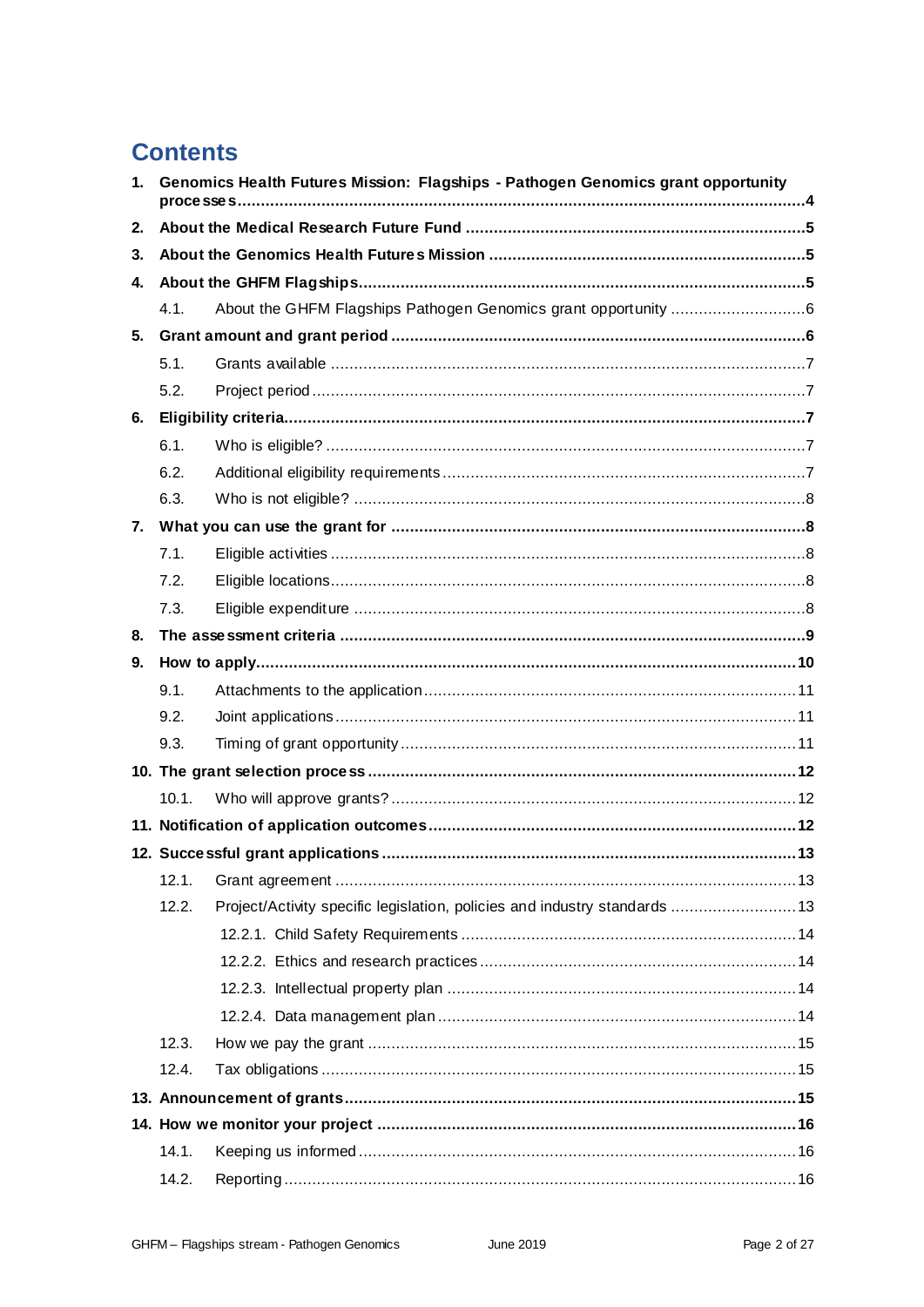| 14.3.       |  |  |
|-------------|--|--|
| 14.4.       |  |  |
| 14.5.       |  |  |
| 14.6.       |  |  |
| 14.7.       |  |  |
|             |  |  |
| 15.1.       |  |  |
| 15.2.       |  |  |
|             |  |  |
|             |  |  |
|             |  |  |
|             |  |  |
|             |  |  |
| Appendix A. |  |  |
| Appendix B. |  |  |
|             |  |  |
|             |  |  |
|             |  |  |
|             |  |  |
|             |  |  |
| Appendix C. |  |  |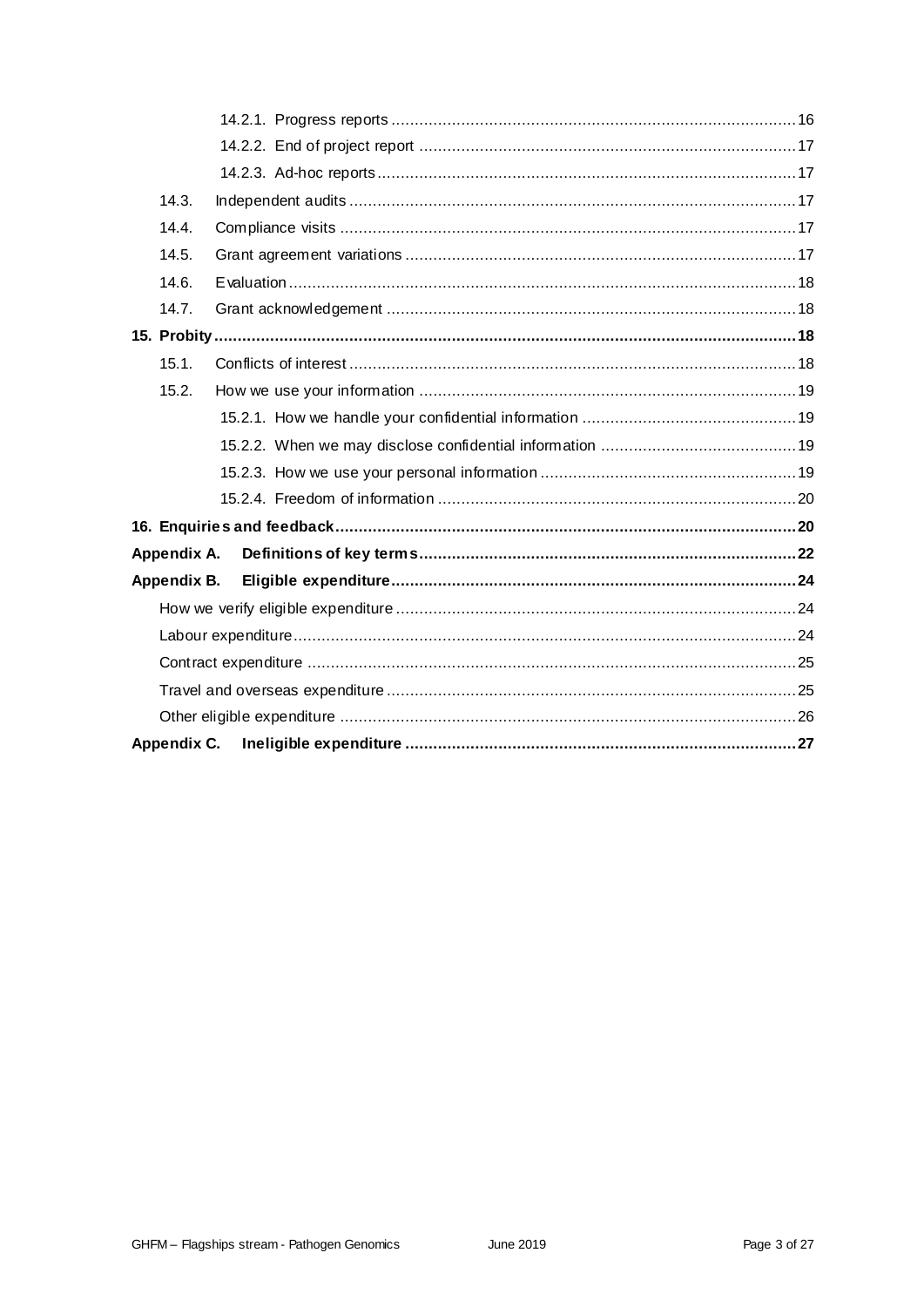# **1. Genomics Health Futures Mission: Flagships - Pathogen Genomics grant opportunity processes**

#### **The Genomics Health Futures Mission - Flagships Stream is designed to achieve Australian Government objectives**

This grant opportunity is part of the above grant stream, which contributes to Department of Health's Outcome 1. The department works with stakeholders to plan and design the grant initiative according to the *Commonwealth Grants Rules and Guidelines*.

# J

**The grant opportunity opens**

We publish the grant guidelines on business.gov.au and GrantConnect. J

#### **You complete and submit a grant application**

You complete the application form and any relevant attachments, addressing all the eligibility and assessment criteria, known as merit criteria, in order for your application to be considered.

# 业

#### **We assess all grant applications**

We review the applications against eligibility criteria and notify you if you are not eligible.

We refer eligible applications to the independent peer review committee to assess against the merit criteria including an overall consideration of value with relevant money and compare it to other eligible applications.

#### J

#### **We make grant recommendations**

We provide advice to the decision maker on the merits of each application.

### J

**Grant decisions are made**

The decision maker decides which applications are successful.

### ↓

#### **We notify you of the outcome**

We advise you of the outcome of your application. We may not notify unsuccessful applicants until grant agreements have been executed with successful applicants.

#### Ψ

#### **We enter into a grant agreement**

We will enter into a grant agreement with successful applicants. The type of grant agreement is based on the nature of the grant and proportional to the risks involved.

# J **Delivery of grant**

You undertake the grant activity as set out in your grant agreement. We manage the grant by working with you, monitoring your progress and making payments.

# J **Evaluation of the stream**

We evaluate the specific grant activity and stream as a whole. We base this on information you provide to us and that we collect from various sources.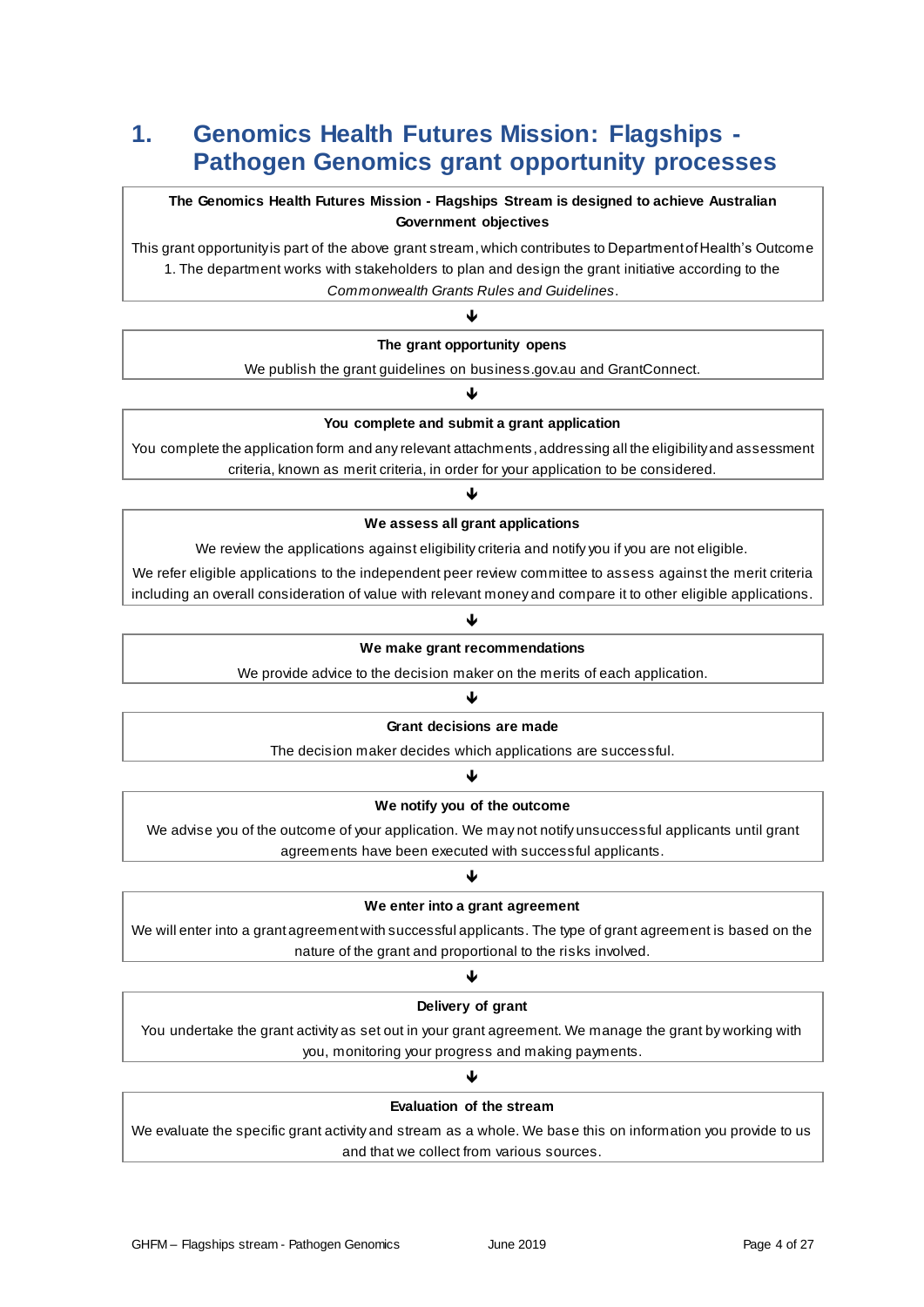# **2. About the Medical Research Future Fund**

As part of the 2014-15 Budget, the Australian Government announced the establishment of the \$20 billion Medical Research Future Fund (the MRFF) to provide a sustainable source of funding for vital medical research over the medium to longer term. Through the MRFF, the Government will deliver a major additional injection of funds into the health and medical research sector.

The objective of the MRFF is to improve the health and wellbeing of Australians through grants of financial assistance to support medical research and medical innovation.

The MRFF complements existing medical research and innovation funding to improve health outcomes by distributing new funding in ways that are more diverse. It supports stronger partnerships between researchers, healthcare professionals, governments and the community.

The intended outcomes of the MRFF are:

- life changing discoveries such as new treatments, drugs and devices
- continuous improvement and innovation in the health system that benefits all Australians
- strengthening domestic research capacity through support, collaboration and the development of expert talent
- positioning Australia's health and medical research sector at the forefront of the innovation economy
- improving Australia's reputation as a global leader in health and medical research.

# **3. About the Genomics Health Futures Mission**

The Genomics Health Futures Mission (GHFM) is the centrepiece of the Australian Government's \$1.3 billion National Health and Medical Industry Growth Plan that was announced in May 2018. Funded through the MRFF, the GHFM will engage with communities to help save or transform the lives of more than 200,000 Australians through research into better testing, diagnosis and treatment.

The objective of the GHFM is to deliver better diagnostics and targeted treatments, avoid unnecessary health costs, and improve patient experience and outcomes. This will be achieved through partnership with state and territory governments, public and private entities in healthcare, and linkages with the [National Health Genomics Policy Framework.](http://www.health.gov.au/internet/main/publishing.nsf/Content/national-health-genomics-policy-framework-2018-2021)

# **4. About the GHFM Flagships**

The Flagships, which forms part of the GHFM, will run over nine years from 2019-20 to 2027-28.

Demonstration of the clinical and/or public health utility, cost-effectiveness, and translation capability of genomics in the clinical environment is critical to the adoption of genomics in mainstream healthcare. Funding will be available for large-scale pilot research studies (flagships) that generate the evidence needed to implement genomics in the clinic in an efficient and cost effective manner and enable discontinuation of unnecessary or outdated practice.

Flagships will occur late in the research and development pipeline. It is anticipated that flagships will build on a significant pre-existing body of evidence for an intervention, including robust safety and effectiveness indicators, in order to test the value, scalability and/or system preparedness of implementing the intervention in the clinical environment.

There will be future rounds as part of the GHFM Flagships stream. We will publish the opening and [closing dates](http://www.business.gov.au/assistance/genomics-health-futures-mission-pathogen-genomics) and any other relevant information on business.gov.au and GrantConnect.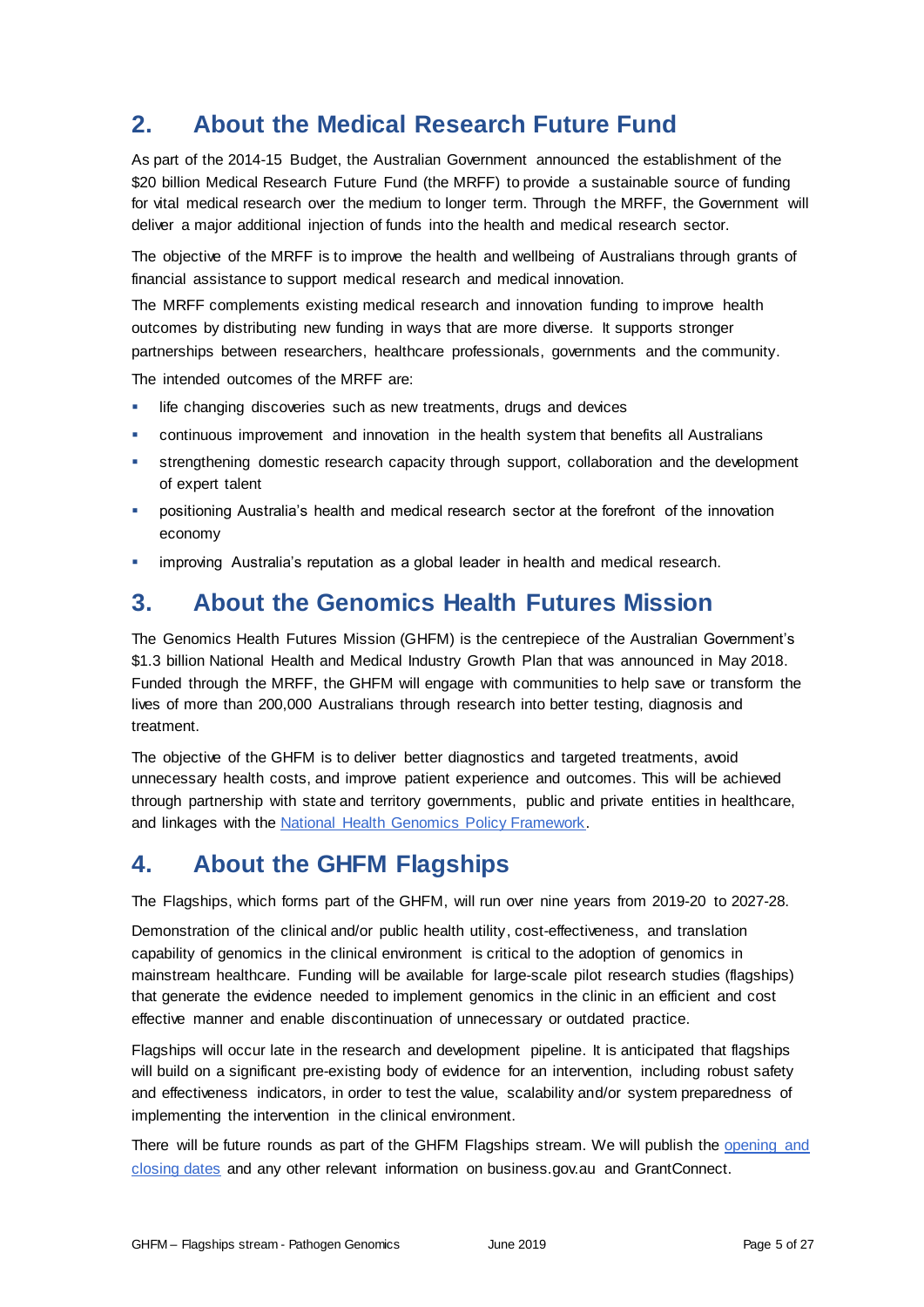We administer the GHFM Flagship stream according to the *[Commonwealth Grants Rules and](https://www.finance.gov.au/sites/default/files/commonwealth-grants-rules-and-guidelines.pdf)  [Guidelines](https://www.finance.gov.au/sites/default/files/commonwealth-grants-rules-and-guidelines.pdf)* (CGRGs)<sup>1</sup> .

# <span id="page-5-0"></span>4.1. About the GHFM Flagships Pathogen Genomics grant opportunity

These guidelines contain information for the Pathogen Genomics grant opportunity. This grant opportunity is the first round of the GHFM Flagship stream.

Pathogen Genomics is the application of genome sequencing technologies to the characterisation and analysis of pathogens, for the purpose of informing clinical and public health investigations of, and responses to, infectious disease. For the purposes of this grant opportunity, pathogens are defined as microorganisms that are significant to human health.

The objectives of the grant opportunity are:

- to fund large scale pilot research studies into pathogen genomics late in the research and development pipeline aiming to:
	- demonstrate clinical and/or public health utility, cost-effectiveness, and capacity for translation of genomics in the clinic, in recognition that such evidence is critical to the adoption of genomics in mainstream healthcare.

The intended outcomes of the grant opportunity are:

- clinical and/or public health applications of pathogen genomics to pathogens that are significant to human health, which may include but are not restricted to:
	- improved management of infectious disease through more rapid, sensitive and specific detection of pathogens and diagnosis of disease (including infectious respiratory diseases)
	- **EXECTE identification and surveillance of antimicrobial resistance, and antimicrobial stewardship**
	- characterisation of host-pathogen interactions and microbial populations
	- development and use of precision medicine.

This document sets out:

- the eligibility and merit criteria
- how we consider and assess grant applications
- how we notify applicants and enter into grant agreements with grantees
- how we monitor and evaluate grantees' performance
- **•** responsibilities and expectations in relation to the opportunity.

The Department of Industry, Innovation and Science (the department/we) is responsible for administering this grant opportunity on behalf of the Department of Health.

We have defined key terms used in these guidelines in appendix A.

You should read this document carefully before you fill out an application.

# **5. Grant amount and grant period**

The Australian Government has announced a total of \$106 million over nine years for the Flagship stream from 2019-20 to 2027-28. For this grant opportunity \$32 million is available over four years from 2019-20 to 2022-23.

\$8 million in 2019-20

<sup>&</sup>lt;sup>1</sup> <https://www.finance.gov.au/sites/default/files/commonwealth-grants-rules-and-guidelines.pdf>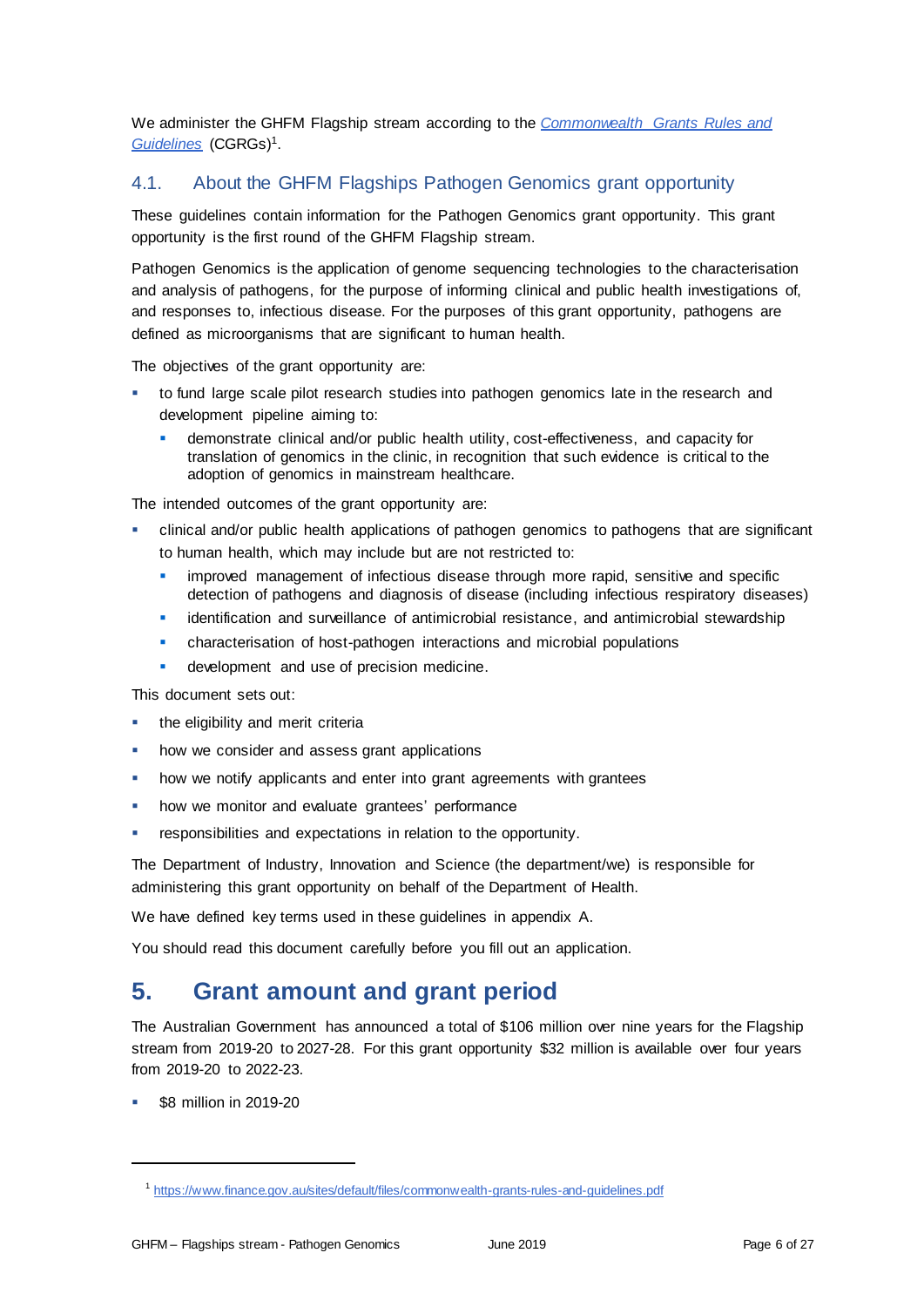- **\$8 million in 2020-21**
- \$8 million in 2021-22
- \$8 million in 2022-23.

# 5.1. Grants available

The grant amount will be up to 100 per cent of eligible project costs (grant percentage).

- The minimum grant amount is \$1 million.
- **The maximum grant amount is \$10 million.**

We cannot fund your project if it receives funding from another Commonwealth government grant. You can apply for a grant for your project under more than one Commonwealth program, but if your application is successful, you must choose either the Pathogen Genomics grant or the other Commonwealth grant.

# 5.2. Project period

The maximum project period is four years.

You must complete your project by 30 June 2023. Any further extension to project period will be subject to the availability of program funds.

# **6. Eligibility criteria**

We cannot consider your application if you do not satisfy all eligibility criteria.

# <span id="page-6-0"></span>6.1. Who is eligible?

To be an eligible organisation you must:

- have an Australian Business Number (ABN)
- be incorporated in Australia

and, in accordance with s24 of the *[Medical Research Future Fund Act 2015](https://www.legislation.gov.au/Details/C2015A00116)<sup>2</sup>* , you must be one of the following eligible bodies:

- **a** medical research institute
- a university

- a corporate Commonwealth entity
- a corporation (including businesses and not for profits).

Joint applications are encouraged. You must have a lead applicant who is the main driver of the project and is eligible to apply. For further information on joint applications, refer to section [9.2.](#page-10-0)

# 6.2. Additional eligibility requirements

We can only accept applications where you provide:

 evidence from your board (or chief executive officer or equivalent if there is no board) that it supports the project and that you can complete the project and meet the costs of the project not covered by grant funding

<sup>&</sup>lt;sup>2</sup> <https://www.legislation.gov.au/Details/C2015A00116>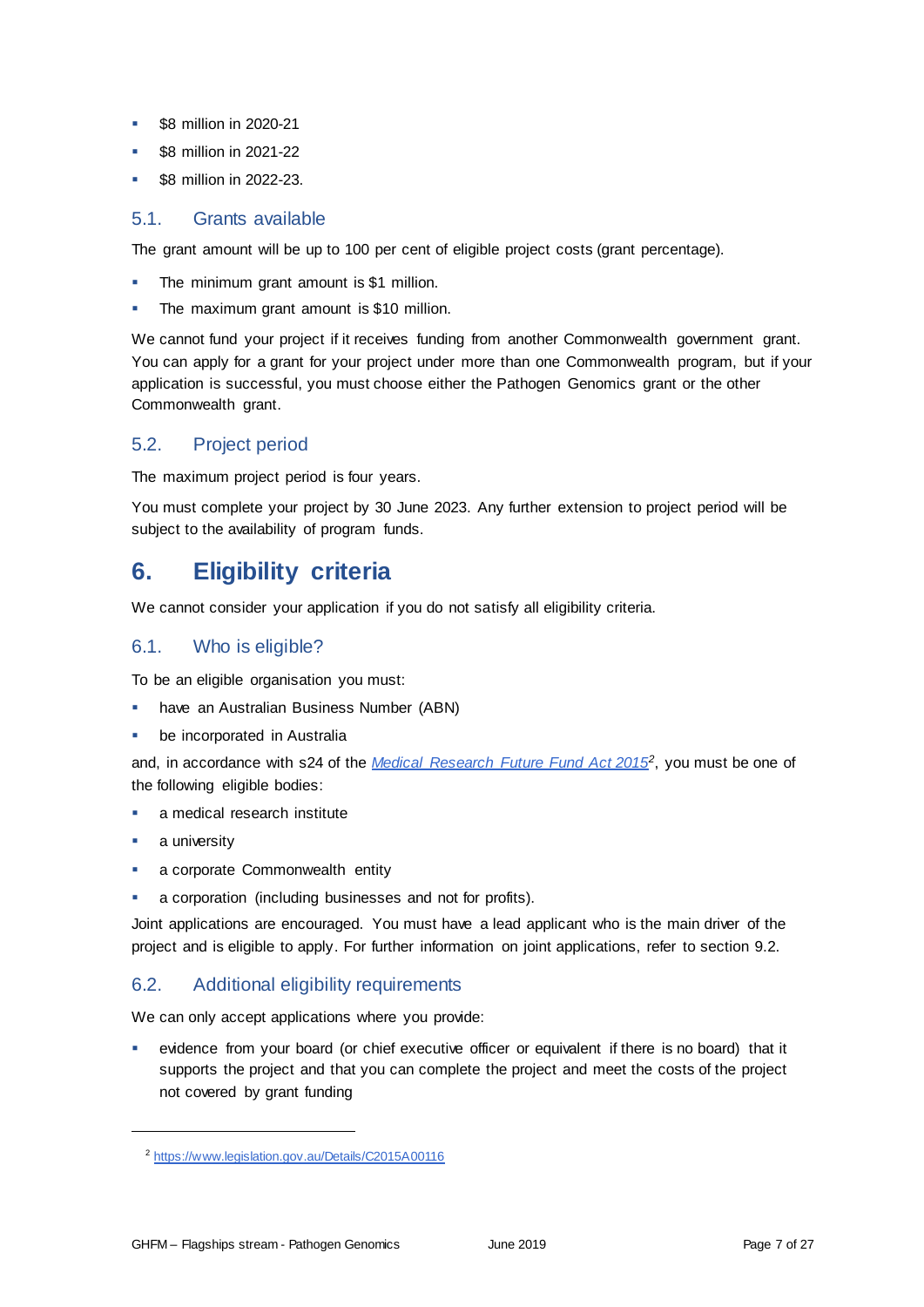- $\blacksquare$  a project plan, including a risk management plan<sup>3</sup>
- a detailed project budget
- an intellectual property plan
- a data management plan.

We cannot waive the eligibility criteria under any circumstances.

# 6.3. Who is not eligible?

You are not eligible to apply if you are:

- an individual
- a partnership
- an unincorporated association
- any organisation not included in section [6.1](#page-6-0)
- a trust (however, an incorporated trustee may apply on behalf of a trust)
- a Commonwealth, State, Territory or local government body (including government business enterprises)
- a non-corporate Commonwealth entity.

# **7. What you can use the grant for**

# <span id="page-7-0"></span>7.1. Eligible activities

To be eligible your project must:

- be aimed at the purpose of the grant opportunity as outlined in section [4.1](#page-5-0)
- include eligible expenditure
- include one or more of the following eligible activities:
	- research and development
	- **disease modelling (clearly applied in a clinical setting or for the purpose of public health** investigation)
	- clinical trials.

We may also approve other activities.

# 7.2. Eligible locations

You must undertake your project in Australia.

# <span id="page-7-1"></span>7.3. Eligible expenditure

You can only spend grant funds on eligible expenditure you have incurred on an agreed project as defined in your grant agreement.

- For guidance on eligible expenditure, see appendix B.
- For guidance on ineligible expenditure, see appendix C.

<sup>&</sup>lt;sup>3</sup> The project plan, inclusive of risk management plan, must be no longer than 10 pages using Times New Roman size 12 font.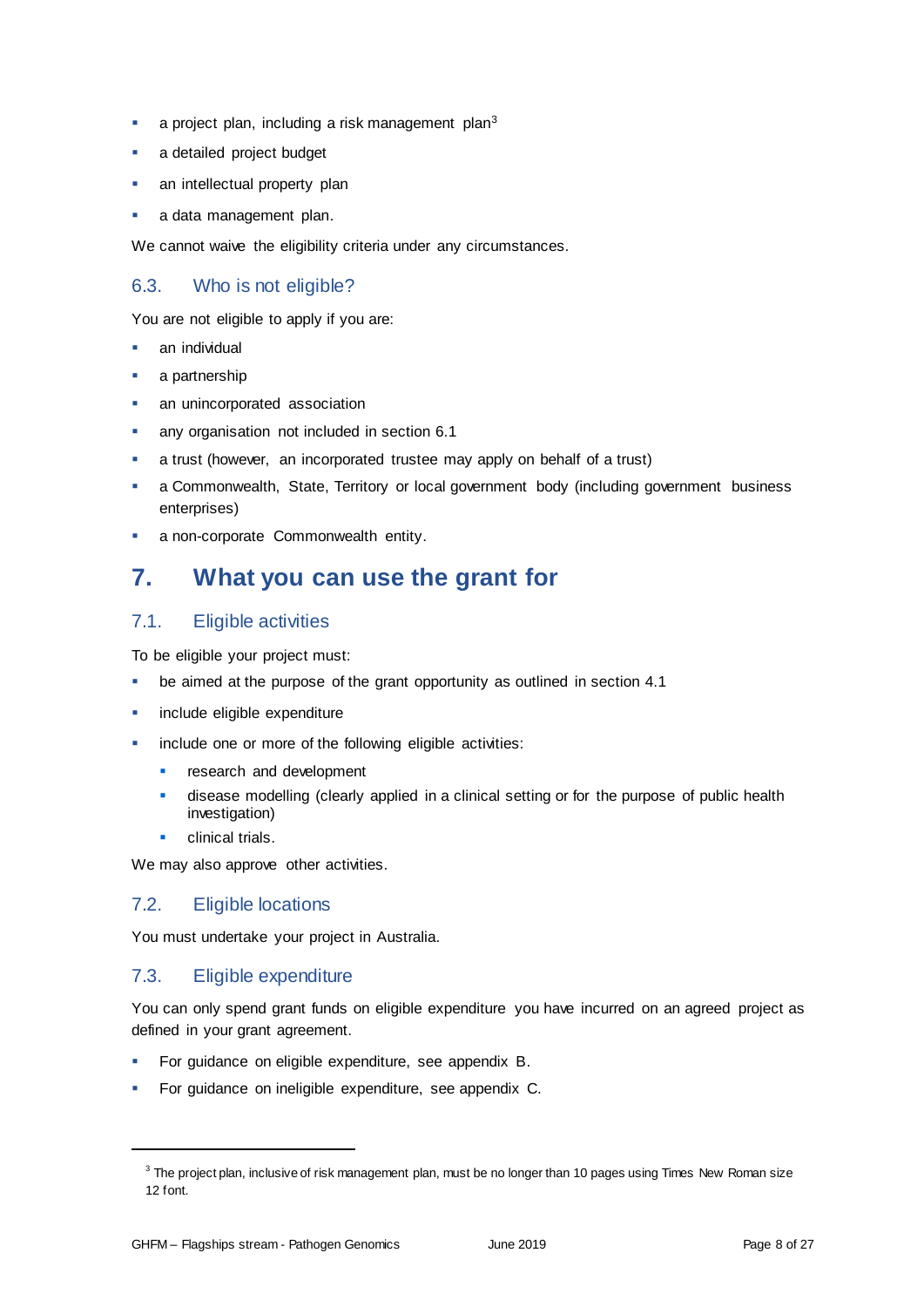We may update the guidance on eligible and ineligible expenditure from time to time. If your application is successful, the version in place when you submitted your application applies to your project.

If your application is successful, we may ask you to verify project costs that you provided in your application. You may need to provide evidence such as quotes for major costs.

Not all expenditure on your project may be eligible for grant funding. The Program Delegate makes the final decision on what is eligible expenditure and may give additional guidance on eligible expenditure if required.

To be eligible, expenditure must:

- be a direct cost of the project
- be incurred by you for required project audit activities.

You must incur the project expenditure between the project start and end date for it to be eligible unless stated otherwise.

You must not commence your project until you execute a grant agreement with the Commonwealth.

# **8. The assessment criteria**

We use assessment criteria, known as merit criteria, to assess your application. You must address all merit criteria in your application. We will assess your application based on the weighting given to each merit criterion.

The application form asks questions that relate to the merit criteria below. The amount of detail and supporting evidence you provide in your application should be relative to the project size, complexity and grant amount requested. You should provide evidence to support your answers. The application form displays size limits for answers.

We will only award funding to applications that score highly against all merit criteria, as these represent best value for money.

# 8.1. Merit criterion 1

#### **Scientific quality and feasibility (30 points)**

You should demonstrate this by identifying:

- the focus of your project and its alignment to the grant opportunity objective
- a sound and feasible research project design
- any pre-existing body of evidence that supports the application of the proposed intervention in the clinical and/or public health investigation environment, including robust safety and effectiveness indicators
- how your project will foster high quality research and innovation
- how your project will leverage existing Australian and international research, expertise and intellectual property.

# 8.2. Merit criterion 2

#### **Significance of the expected outcomes (40 points)**

You should demonstrate this by identifying: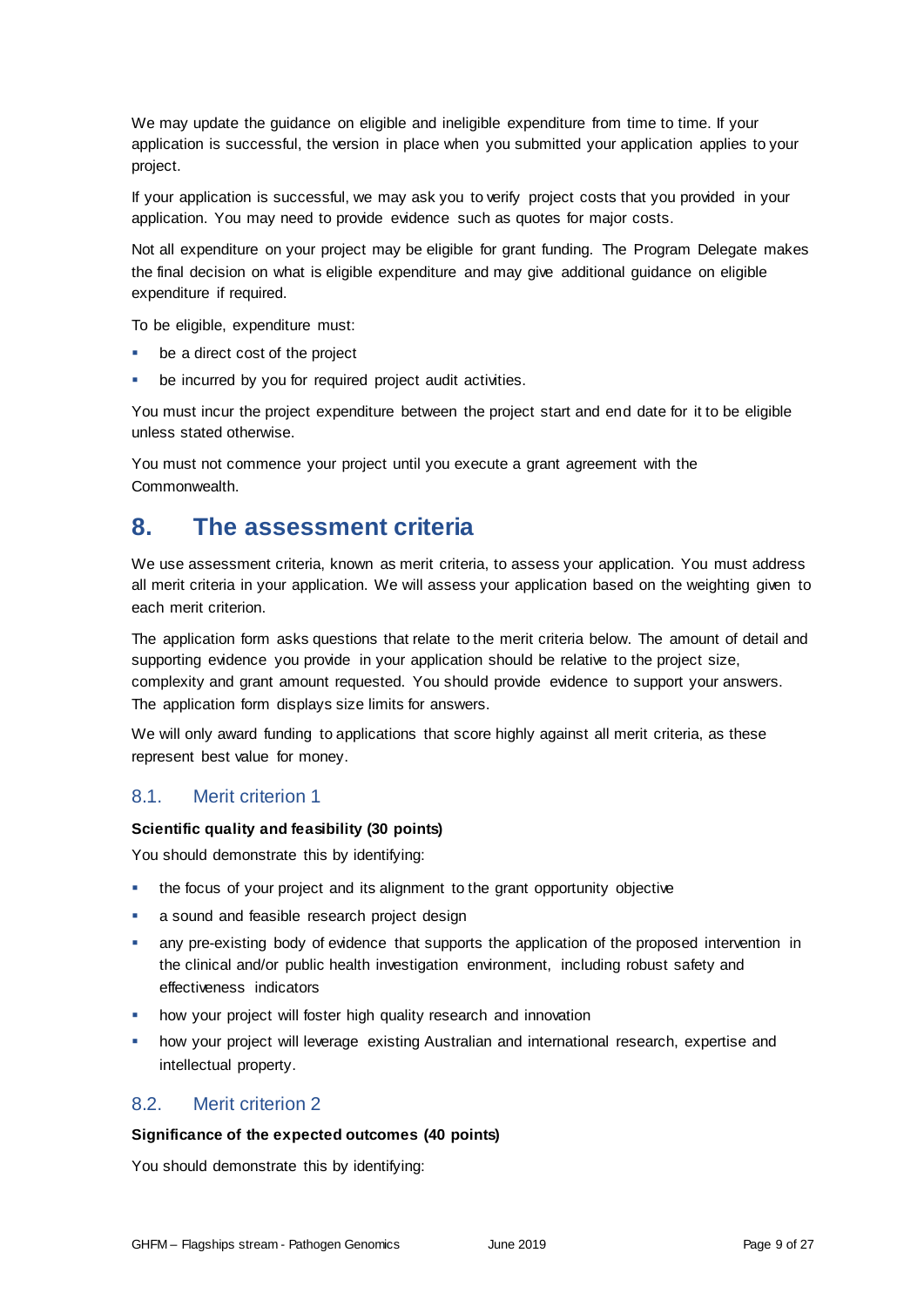- the potential impact of your project's outcome, particularly on human health, and the novel aspects of your research
- comprehensive evidence of validation of research questions by end-users in the health system including clinicians, patient groups, industry and other consumers (validation of research questions can take the form of agreement or assent to the questions, or more material support such as in-kind or financial support from other parties)
- the translation and commercialisation opportunities for your research outcomes including new practice, treatments, products, processes or services.

# 8.3. Merit criterion 3

#### **Your capacity, capability and resources to deliver the project (20 points)**

You should demonstrate this by identifying:

- team quality and capability relevant to the application relative to opportunity, taking into account career disruptions where applicable
- the extent your project uses a multi-disciplinary team and why this is important for the success of your project
- your access, or future access to, any infrastructure, capital equipment, technology and intellectual property required for the project
- a sound project plan including a risk management plan to monitor and treat the project and risks.

# 8.4. Merit criterion 4

#### **Impact of grant funding (10 points)**

You should demonstrate this by identifying:

- the total investment the grant will leverage including cash and in-kind contributions
- your ability to fund your share of project costs not covered by the grant
- **•** your project budget.

# **9. How to apply**

Before applying, you should read and understand these guidelines, the sample [application form](http://www.business.gov.au/assistance/genomics-health-futures-mission-pathogen-genomics#key-documents) and the sample [grant agreement](http://www.business.gov.au/assistance/genomics-health-futures-mission-pathogen-genomics#key-documents) published on business.gov.au and GrantConnect.

You can only submit an application during a funding round.

To apply, you must:

- complete the online [program application form](http://www.business.gov.au/INSERT%20URL) on business.gov.au
- provide all the information requested
- address all eligibility and merit criteria
- include all necessary attachments.

You will receive confirmation when you submit your application. You should retain a copy of your application for your own records.

You are responsible for making sure your application is complete and accurate. Giving false or misleading information is a serious offence under the *Criminal Code 1995* (Cth). If we consider that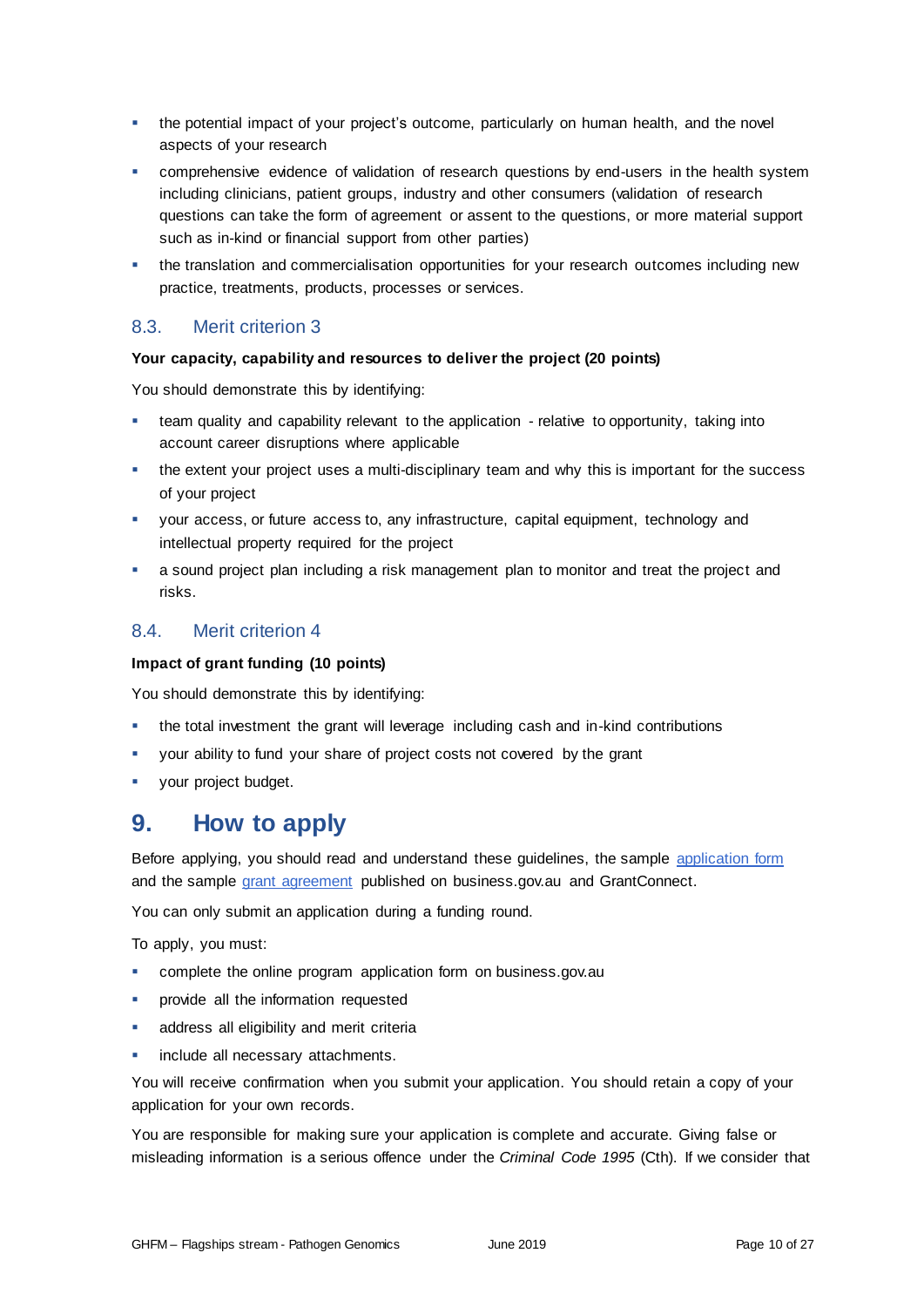you have provided false or misleading information we may not progress your application. If you find an error in your application after submitting it, you should call us immediately on 13 28 46.

If we find an error or information that is missing, we may ask for clarification or additional information from you that will not change the nature of your application. However, we can refuse to accept any additional information from you that would change your submission after the application closing time.

If you need further guidance around the application process, or if you are unable to submit an application online, [contact us](https://www.business.gov.au/contact-us) at business.gov.au or by calling 13 28 46.

# 9.1. Attachments to the application

Provide the following documents with your application:

- a project plan, including risk management plan (the project plan, inclusive of risk management plan, must be no longer than 10 pages using Times New Roman size 12 font)
- a project budget
- an intellectual property plan
- a data management plan
- evidence of support from the board, CEO or equivalent
- letters of support from each project partner (where applicable)
- **trust deed (where applicable).**

You must attach supporting documentation to the application form in line with the instructions provided within the form. You should only attach requested documents. We will not consider information in attachments that we do not request.

#### <span id="page-10-0"></span>9.2. Joint applications

We recognise that some organisations may want to join together as a group to deliver a project. In these circumstances, you must appoint a lead organisation. Only the lead organisation can submit the application form and enter into the grant agreement with the Commonwealth. The application should identify all other members of the proposed group and include a letter of support from each of the project partners. Each letter of support should include:

- **details of the project partner**
- an overview of how the project partner will work with the lead organisation and any other project partners in the group to successfully complete the project
- an outline of the relevant experience and/or expertise the project partner will bring to the group
- the roles/responsibilities the project partner will undertake, and the resources it will contribute (if any)
- details of a nominated management level contact officer.

You must have a formal arrangement in place with all parties prior to execution of the grant agreement.

# 9.3. Timing of grant opportunity

You can only submit an application between the published opening and closing dates. We cannot accept late applications.

If you are successful we expect you will be able to commence your project around October 2019.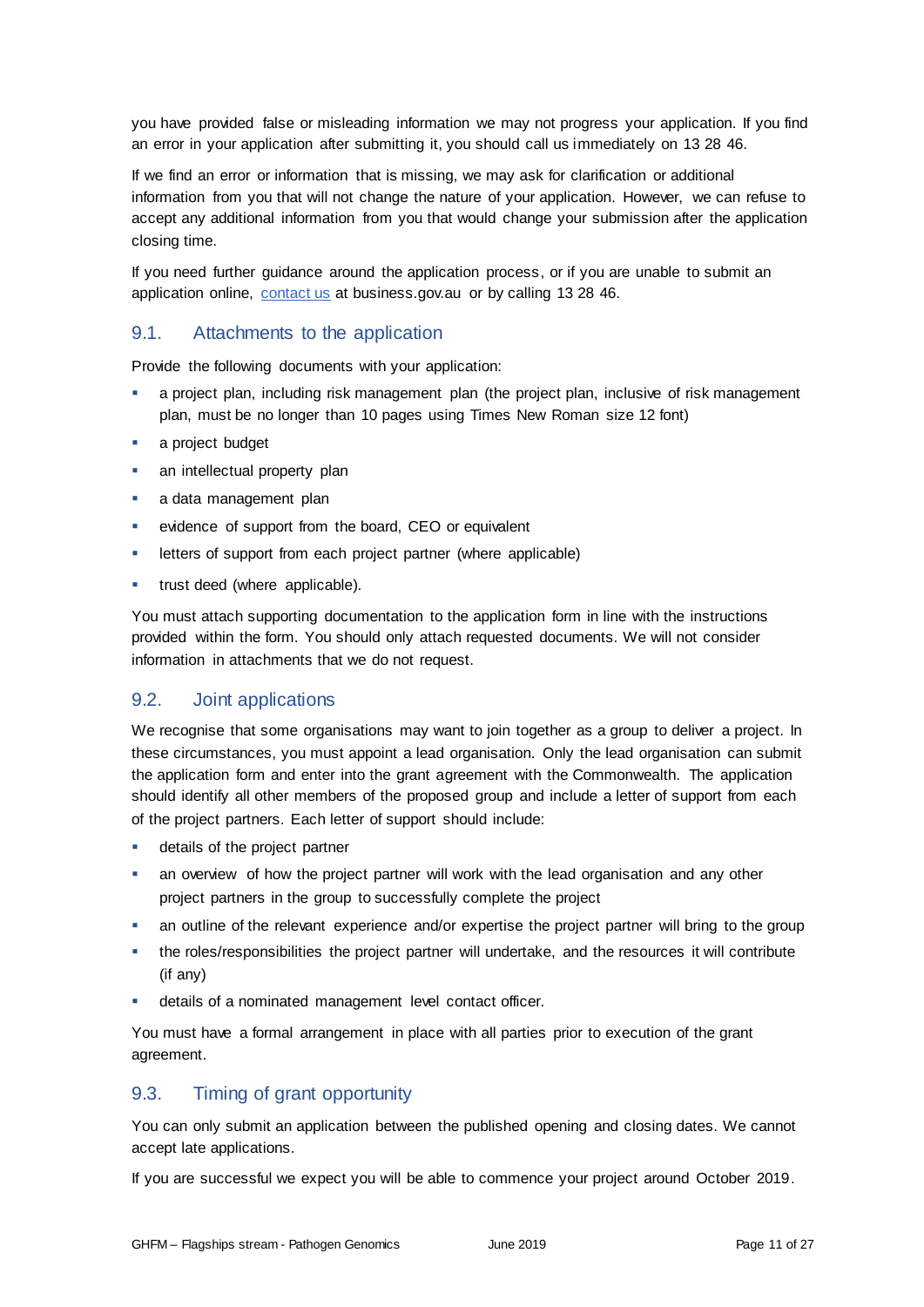#### Table 1: Expected timing for this grant opportunity

| Activity                                   | Timeframe                                        |
|--------------------------------------------|--------------------------------------------------|
| Assessment of applications                 | 8 to 12 weeks                                    |
| Approval of outcomes of selection process  | 4 weeks                                          |
| Negotiations and award of grant agreements | 4 weeks                                          |
| Notification to unsuccessful applicants    | 2 weeks                                          |
| Earliest start date of project             | The date of execution of your grant<br>agreement |
| End date of grant commitment               | 30 June 2023                                     |

# **10. The grant selection process**

We first review your application against the eligibility criteria. Only eligible applications will proceed to the merit assessment stage.

We refer your application to an independent peer review committee for assessment.

The independent peer review committee will assess your application against the merit criteria and compare it to other eligible applications in a funding round before recommending which projects to fund.

If the selection process identifies unintentional errors in your application, we may contact you to correct or clarify the errors, but you cannot make any material alteration or addition.

# 10.1. Who will approve grants?

The Program Delegate, a senior Commonwealth official in the Department of Health, (the First Assistant Secretary of the Health, Economics and Research Division), who has been authorised to make decisions, decides which grants to approve taking into account the recommendations of the committee and the availability of grant funds.

The Program Delegate's decision is final in all matters, including:

- the grant approval
- the grant funding to be awarded
- any conditions attached to the offer of funding.

We cannot review decisions about the merits of your application.

The Program Delegate will not approve funding if there are insufficient program funds available across relevant financial years for the program.

# **11. Notification of application outcomes**

If you are successful, you will receive a written offer, including any specific conditions attached to the grant.

If you are unsuccessful, we will notify you in writing and give you an opportunity to discuss the outcome with us.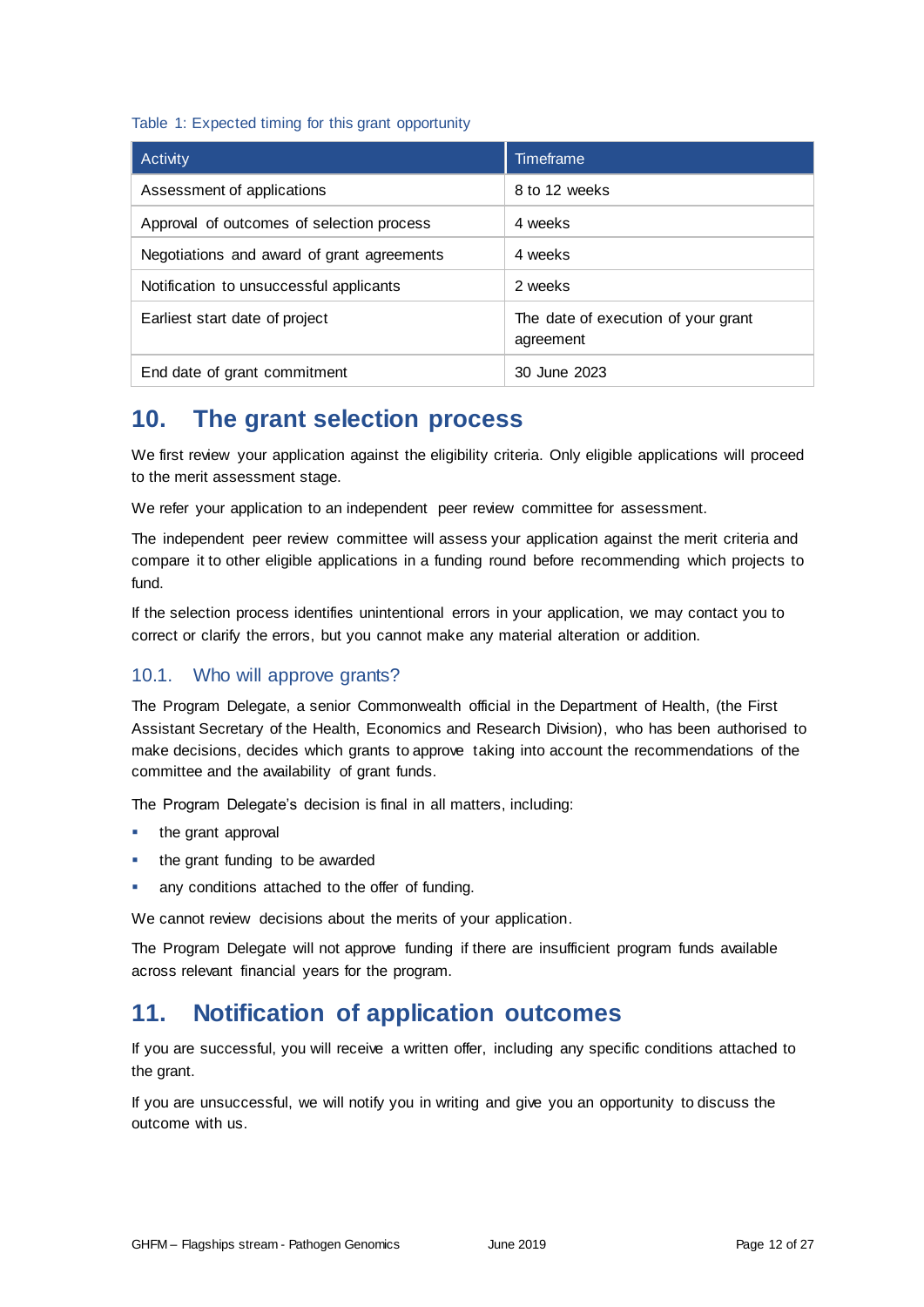# **12. Successful grant applications**

# 12.1. Grant agreement

You must enter into a legally binding grant agreement with the Commonwealth. We will use the Commonwealth's standard grant agreement. The grant agreement has general terms and conditions that cannot be changed. A sample grant agreement is available on business.gov.au and GrantConnect.

We must execute a grant agreement with you before we can make any payments. Execute means both you and the Commonwealth have signed the agreement. We are not responsible for any expenditure you incur until a grant agreement is executed. You must not start any project activities until a grant agreement is executed.

The approval of your grant may have specific conditions determined by the assessment process or other considerations made by the Program Delegate. We will identify these in the offer of funding.

If you enter an agreement under this grant opportunity, you cannot receive other grants for the same activities from other Commonwealth granting programs.

The Commonwealth may recover grant funds if there is a breach of the grant agreement.

You will have 30 days from the date of a written offer to execute this grant agreement with the Commonwealth. During this time, we will work with you to finalise details.

The offer may lapse if both parties do not sign the grant agreement within this time. Under certain circumstances, we may extend this period. We base the approval of your grant on the information you provide in your application. We will review any required changes to these details to ensure they do not affect the project as approved by the Program Delegate.

# 12.2. Project/Activity specific legislation, policies and industry standards

You must comply with all relevant laws and regulations in undertaking your project. You must also comply with the specific legislation/policies/industry standards that follow. It is a condition of the grant funding that you meet these requirements. We will include these requirements in your grant agreement.

Wherever the government funds research activities, the following special regulatory requirements may apply:

- *[Medical Research Future Fund Act 2015](https://www.legislation.gov.au/Details/C2015A00116)*<sup>4</sup>
- Working with Vulnerable People registration
- Working with Children Checks
- Ethics and research practices
- Intellectual property rights.

To be eligible, you must declare in your application that you comply with these requirements. You will need to declare you can meet these requirements in your grant agreement with the Commonwealth.

<sup>4</sup> <https://www.legislation.gov.au/Details/C2015A00116>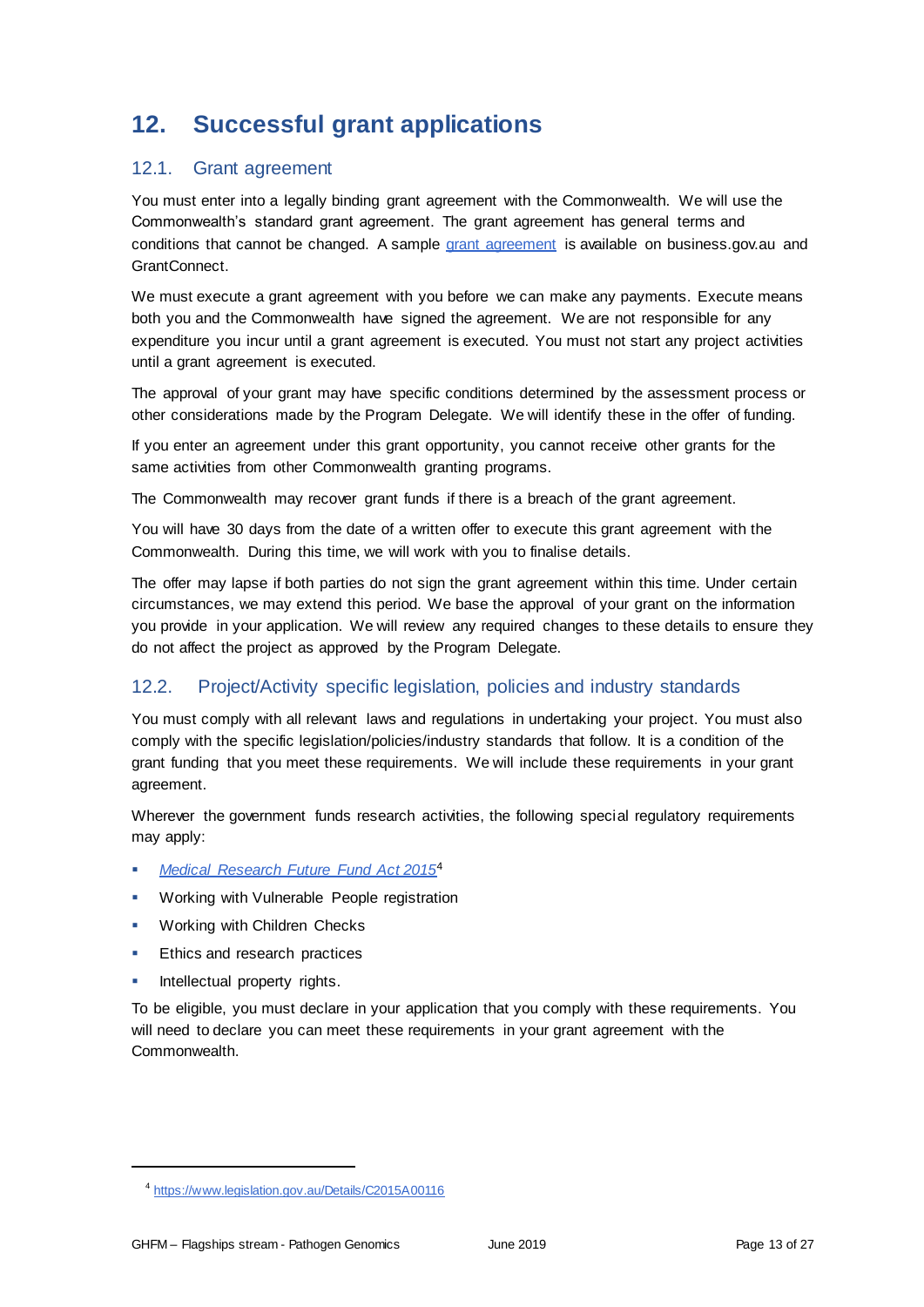# 12.2.1. Child Safety Requirements

You must comply with all relevant legislation relating to the employment or engagement of anyone working on the project that may interact with children, including all necessary working with children checks.

You must implement the National Principles for Child Safe Organisations endorsed by the Commonwealth and available at: [https://www.humanrights.gov.au/national-principles-child-safe](https://www.humanrights.gov.au/national-principles-child-safe-organisations)[organisations.](https://www.humanrights.gov.au/national-principles-child-safe-organisations)

You will need to complete a risk assessment to identify the level of responsibility for children and the level of risk of harm or abuse, and put appropriate strategies in place to manage those risks. You must update this risk assessment at least annually.

You will also need to establish a training and compliance regime to ensure personnel are aware of, and comply with, the risk assessment requirements, relevant legislation including mandatory reporting requirements and the National Principles for Child Safe Organisations.

You will be required to provide an annual statement of compliance with these requirements in relation to working with children.

# 12.2.2. Ethics and research practices

The [National Health and Medical Research Council](https://www.nhmrc.gov.au/?)<sup>5</sup> (NHMRC) website provides a series of publications that outline the principles of ethical conduct in research. All proposals and funded research projects must conform to the principles and requirements of these publications (and their successor documents), included but not limited to:

- the NHMRC/ARC/UA Australian Code for the Responsible Conduct of Research (2018) and successor documents
- the NHMRC/ARC/UA National Statement on Ethical Conduct in Human Research (2007, updated 2018); and
	- the Australian Code for the care and use of animals for scientific purposes (2013) endorsed by the NHMRC, the ARC, the Commonwealth Scientific and Industrial Research Organisation and UA.

If there is any conflict or inconsistency between a successor document and its predecessor, then the successor document prevails.

# 12.2.3. Intellectual property plan

You must provide details of intellectual property (IP) arrangements in your application. This includes both the use of IP in the project and the proposed ownership rights to IP generated by the project as well as strategies for protecting Australia's interests. Where IP is likely to be generated by the project, successful applicants are required to conclude protocols or contracts with their collaborating partners on the management of IP issues. These agreements should be in accordance with laws and regulations in Australia. For guidance, see the *[National principles of](https://nhmrc.gov.au/about-us/publications/national-principles-ip-management-publicly-funded-research)  [Intellectual Property management for publicly funded research.](https://nhmrc.gov.au/about-us/publications/national-principles-ip-management-publicly-funded-research)* 

# 12.2.4. Data management plan

Applicants must outline plans for managing data produced from their proposed research. At a minimum, these management plans should include the storage, security, access, sharing and re-

<sup>&</sup>lt;sup>5</sup> https://www.nhmrc.gov.au/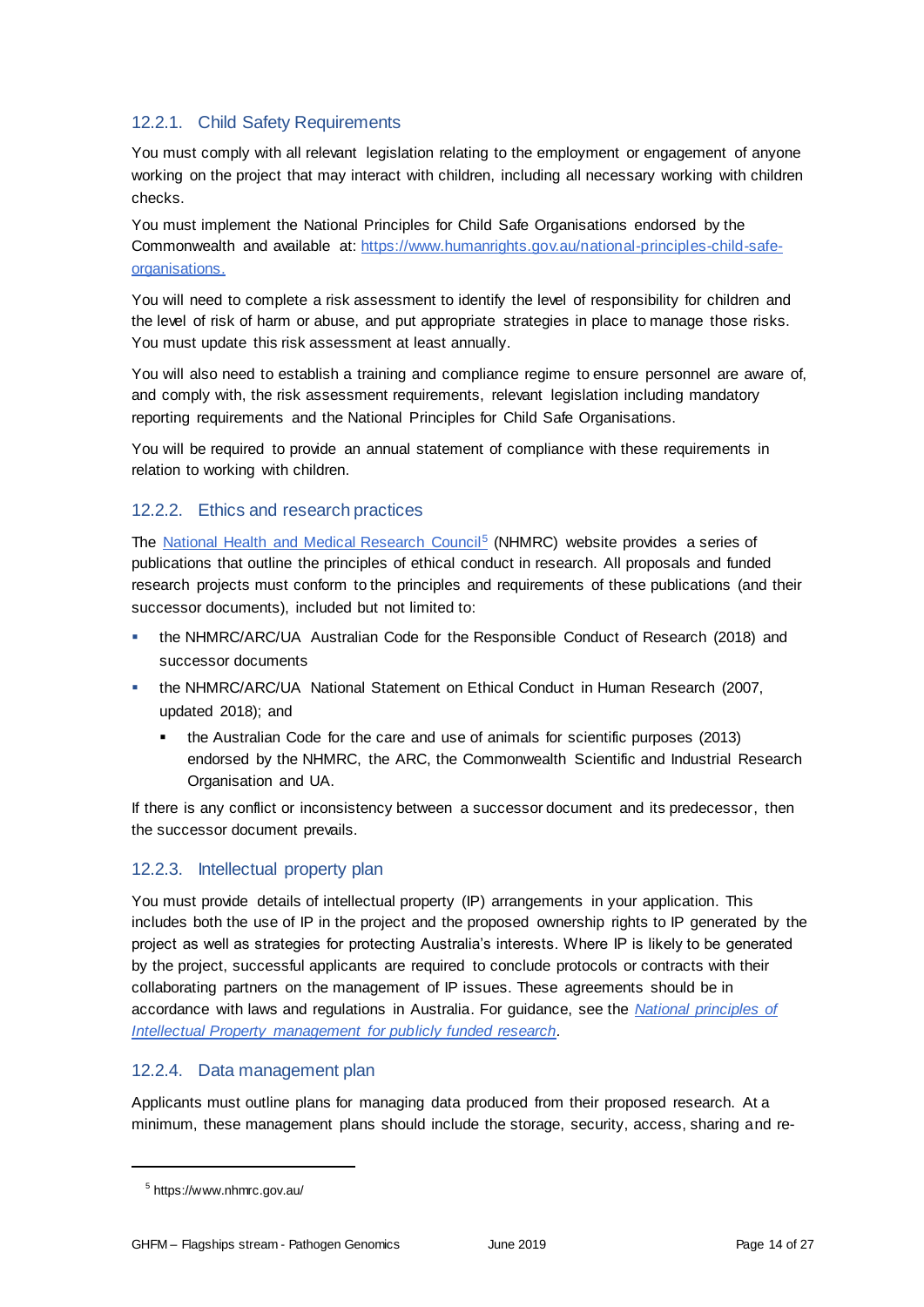use arrangements for the data. It is not sufficient to state that the organisation has a data management policy.

Researchers must detail, where applicable, how their ethics and consent processes will enable the storage and sharing of data (de-identified and/or re-identified) in order to support the GHFM.

It is highly desirable that the data management plan recognise and make provision for storage in any potential future GHFM data repositories.

GHFM research projects proposals with plans to manage genomic and/or phenomic data in alignment with the FAIR principles for research data (Findable, Accessible, Interoperable and Reusable) are preferred.

# 12.3. How we pay the grant

The grant agreement will state the maximum grant amount we will pay.

We will not exceed the maximum grant amount under any circumstances. If you incur extra costs, you must meet them yourself.

We will make an initial payment on execution of the grant agreement. We will make subsequent payments six monthly in advance based on your forecast eligible expenditure and adjusted to unspent amounts from previous payments. Payments are subject to satisfactory progress on the project.

We set aside five per cent of the total grant funding for the final payment. We will pay this when you submit a satisfactory end of project report demonstrating you have completed outstanding obligations for the project. We may need to adjust your progress payments to align with available program funds across financial years and/or to ensure we retain a minimum five per cent of grant funding for the final payment.

# 12.4. Tax obligations

If you are registered for the Goods and Services Tax (GST), where applicable we will add GST to your grant payment and provide you with a recipient created tax invoice. You are required to notify us if your GST registration status changes during the project period. GST does not apply to grant payments to government related entities<sup>6</sup>.

Grants are assessable income for taxation purposes, unless exempted by a taxation law. We recommend you seek independent professional advice on your taxation obligations or seek assistance from the **Australian Taxation Office**. We do not provide advice on tax.

# **13. Announcement of grants**

We will publish non-sensitive details of successful projects on GrantConnect. We are required to do this by the *Commonwealth Grants Rules and Guidelines* unless otherwise prohibited by law. We may also publish this information on business.gov.au. This information may include:

- name of your organisation
- title of the project

- description of the project and its aims
- amount of grant funding awarded

<sup>&</sup>lt;sup>6</sup> See Australian Taxation Office ruling GSTR 2012/2 available at ato.gov.au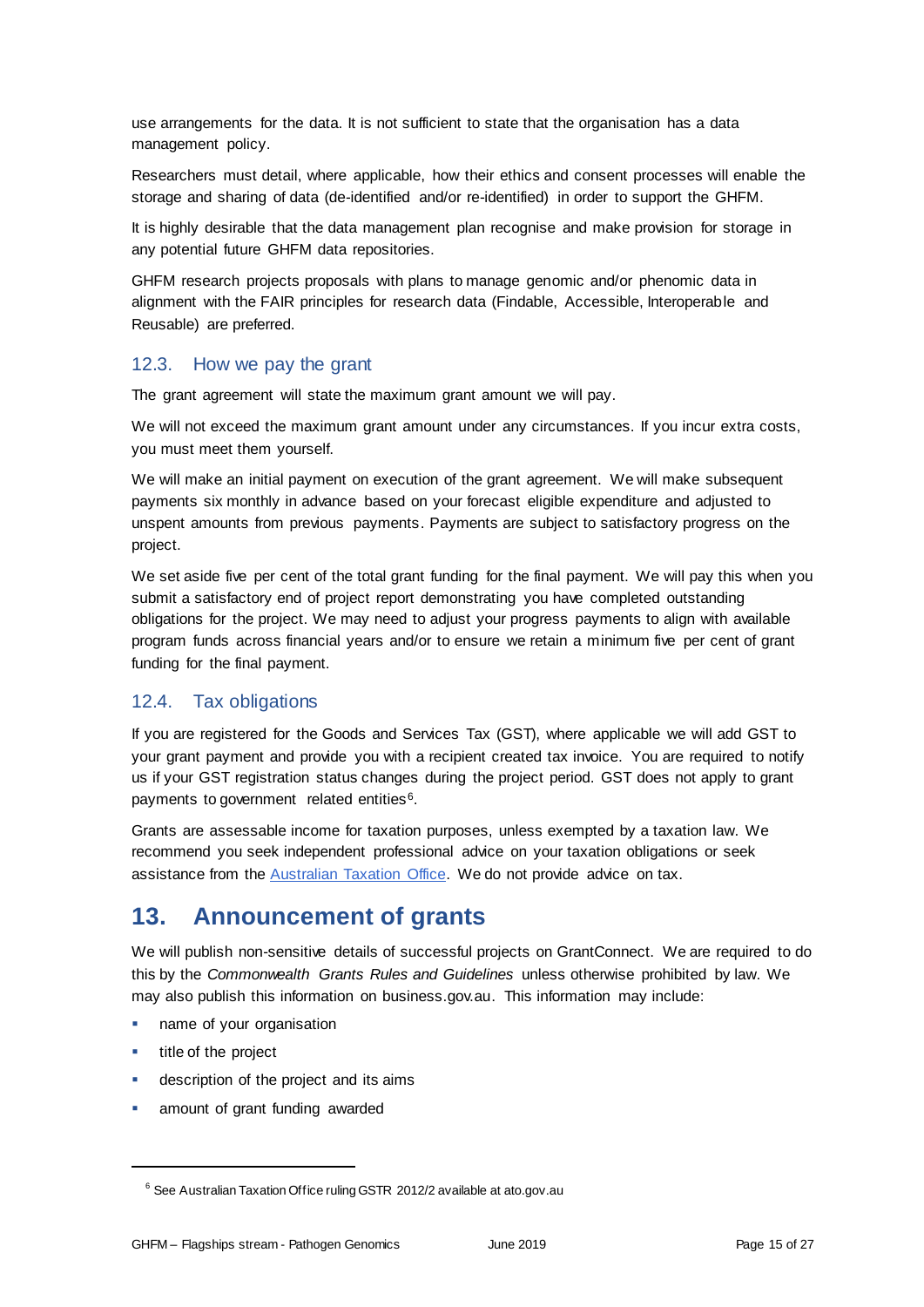- **Australian Business Number**
- business location
- your organisation's industry sector.

# **14. How we monitor your project**

# 14.1. Keeping us informed

You should let us know if anything is likely to affect your project or organisation.

We need to know of any key changes to your organisation or its business activities, particularly if they affect your ability to complete your project, carry on business and pay debts due.

You must also inform us of any changes to your:

- name
- addresses
- nominated contact details
- bank account details.

If you become aware of a breach of terms and conditions under the grant agreement, you must contact us immediately.

You must notify us of events relating to your project and provide an opportunity for the Minister or their representative to attend.

# 14.2. Reporting

You must submit reports in line with the [grant agreement.](file://///prod.protected.ind/User/user03/LLau2/insert%20link%20here) We will provide sample templates for these reports as appendices in the grant agreement. We will remind you of your reporting obligations before a report is due. We will expect you to report on:

- **•** progress against agreed project milestones
- project expenditure, including expenditure of grant funds.

The amount of detail you provide in your reports should be relative to the project size, complexity and grant amount.

We will monitor the progress of your project by assessing reports you submit and may conduct site visits to confirm details of your reports if necessary. Occasionally we may need to re-examine claims, seek further information or request an independent audit of claims and payments.

# 14.2.1. Progress reports

Progress reports must:

- include details of your progress towards completion of agreed project activities
- show the total eligible expenditure incurred to date
- include evidence of expenditure
- be submitted by the report due date (you can submit reports ahead of time if you have completed relevant project activities).

We will only make grant payments when we receive satisfactory progress reports.

You must discuss any project or milestone reporting delays with us as soon as you become aware of them.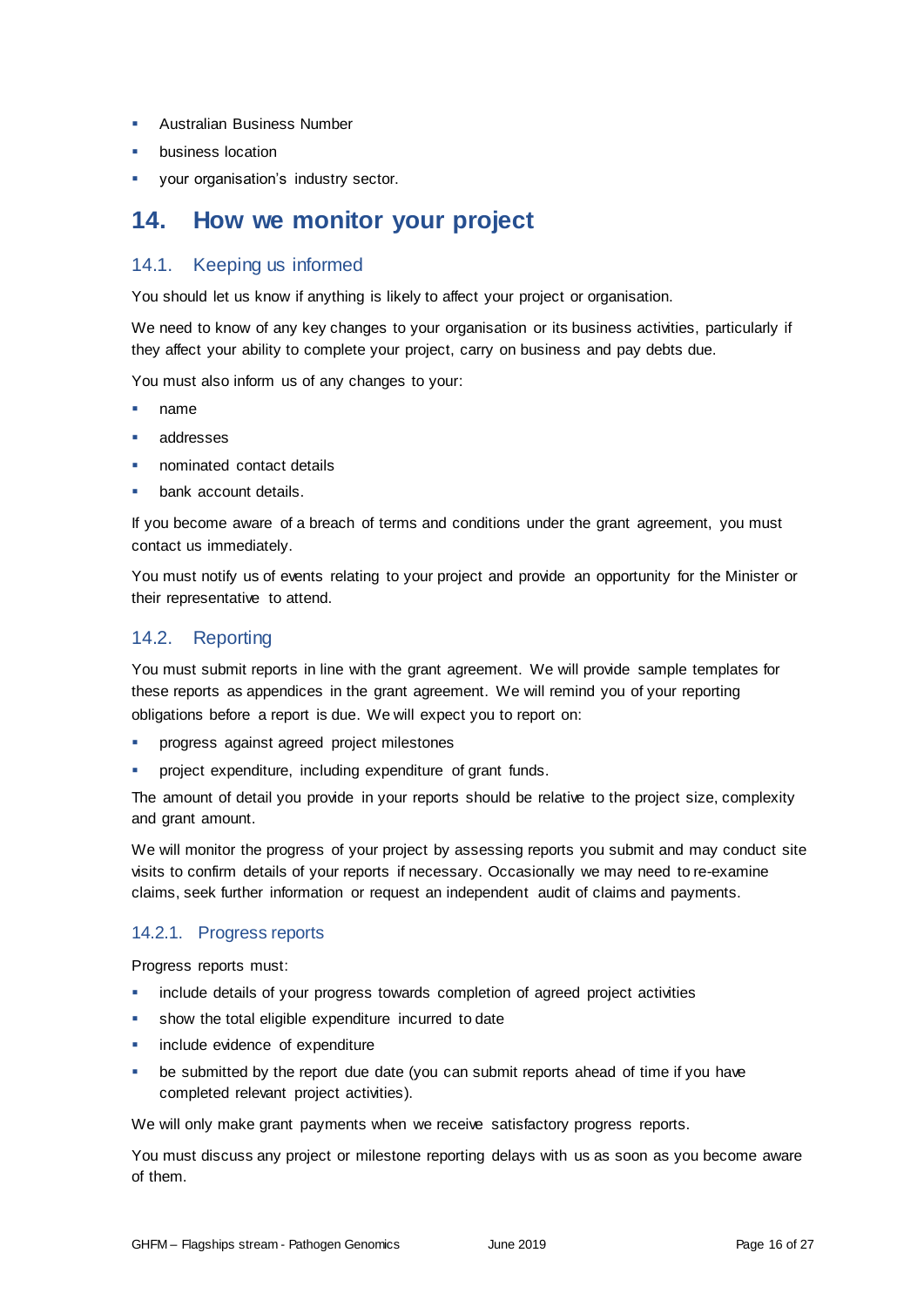# 14.2.2. End of project report

When you complete the project, you must submit an end of project report.

End of project reports must:

- **EXEDENT** include the agreed evidence as specified in the grant agreement
- identify the total eligible expenditure incurred for the project
- include a declaration that the grant money was spent in accordance with the grant agreement and to report on any underspends of the grant money
- be submitted by the report due date
- be in the format provided in the grant agreement.

#### 14.2.3. Ad-hoc reports

We may ask you for ad-hoc reports on your project. This may be to provide an update on progress, or any significant delays or difficulties in completing the project.

### 14.3. Independent audits

We may ask you to provide an independent audit report. An audit report will verify that you spent the grant in accordance with the grant agreement. The audit report requires you to prepare a statement of grant income and expenditure. The report template is attached to the sample grant agreement.

### 14.4. Compliance visits

We may visit you during the project period, or at the completion of your project to review your compliance with the grant agreement. We may also inspect the records you are required to keep under the grant agreement. We will provide you with reasonable notice of any compliance visit.

# 14.5. Grant agreement variations

We recognise that unexpected events may affect project progress. In these circumstances, you can request a variation to your grant agreement, including:

- changing project milestones
- extending the timeframe for completing the project
- changing project activities.

Note the program does not allow for:

an increase of grant funds.

If you want to propose changes to the grant agreement, you must put them in writing before the project end date. We can provide you with a variation request template.

If a delay in the project causes milestone achievement and payment dates to move to a different financial year, you will need a variation to the grant agreement. We can only move funds between financial years if there is enough program funding in the relevant year to allow for the revised payment schedule. If we cannot move the funds, you may lose some grant funding.

You should not assume that a variation request will be successful. We will consider your request based on factors such as:

- how it affects the project outcome
- consistency with the program policy objective, grant opportunity guidelines and any relevant policies of the department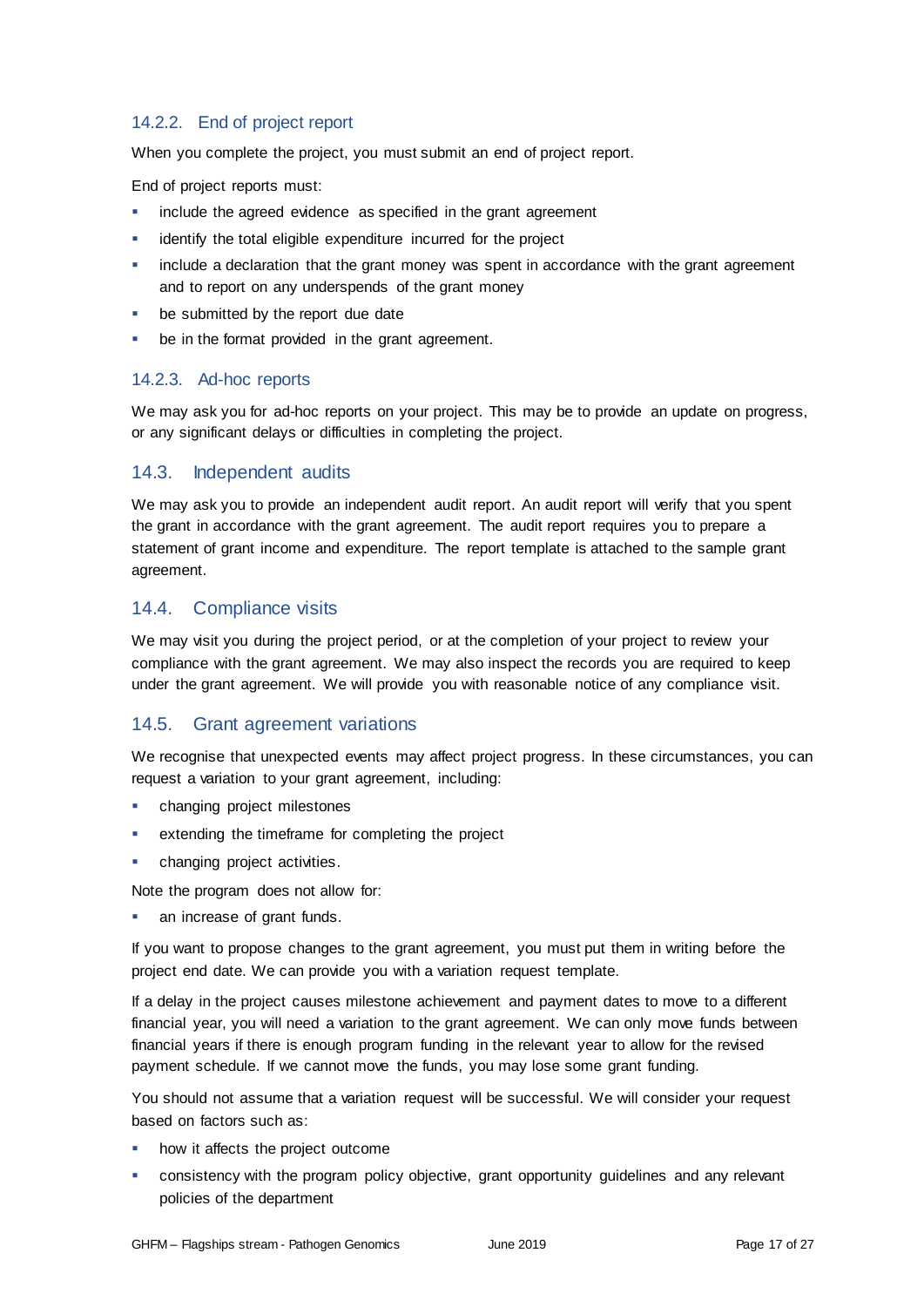- **•** changes to the timing of grant payments
- availability of program funds.

### 14.6. Evaluation

We will evaluate the grant program to measure how well the outcomes and objectives have been achieved. We may use information from your application and project reports for this purpose. We may also interview you, or ask you for more information to help us understand how the grant impacted you and to evaluate how effective the program was in achieving its outcomes.

We may contact you up to two years after you finish your project for more information to assist with this evaluation.

# 14.7. Grant acknowledgement

If you make a public statement about a project funded under the program, including in a brochure or publication, you must acknowledge the grant by using the following:

'This project received grant funding from the Australian Government.'

# **15. Probity**

We will make sure that the grant opportunity process is fair, according to the published guidelines, incorporates appropriate safeguards against fraud, unlawful activities and other inappropriate conduct and is consistent with the CGRGs.

# 15.1. Conflicts of interest

Any conflicts of interest could affect the performance of the grant opportunity or program. There may be a [conflict of interest,](http://www.apsc.gov.au/publications-and-media/current-publications/aps-values-and-code-of-conduct-in-practice/conflict-of-interest) or perceived conflict of interest, if our staff, any member of a committee or advisor and/or you or any of your personnel:

- has a professional, commercial or personal relationship with a party who is able to influence the application selection process, such as an Australian Government officer or member of an external panel
- **•** has a relationship with or interest in, an organisation, which is likely to interfere with or restrict the applicants from carrying out the proposed activities fairly and independently, or
- has a relationship with, or interest in, an organisation from which they will receive personal gain because the organisation receives a grant under the grant program/ grant opportunity.

As part of your application, we will ask you to declare any perceived or existing conflicts of interests or confirm that, to the best of your knowledge, there is no conflict of interest.

If you later identify an actual, apparent, or perceived conflict of interest, you must inform us in writing immediately.

Conflicts of interest for Australian Government staff are handled as set out in the Australian Public [Service Code of Conduct \(Section 13\(7\)\)](https://www.legislation.gov.au/Details/C2017C00270/Html/Text#_Toc491767030)<sup>7</sup> of the *[Public Service Act 1999](https://www.legislation.gov.au/Details/C2017C00270)* (Cth)<sup>8</sup>. Committee

<sup>&</sup>lt;sup>7</sup> https://www.legislation.gov.au/Details/C2017C00270/Html/Text#\_Toc491767030

<sup>8</sup> https://www.legislation.gov.au/Details/C2017C00270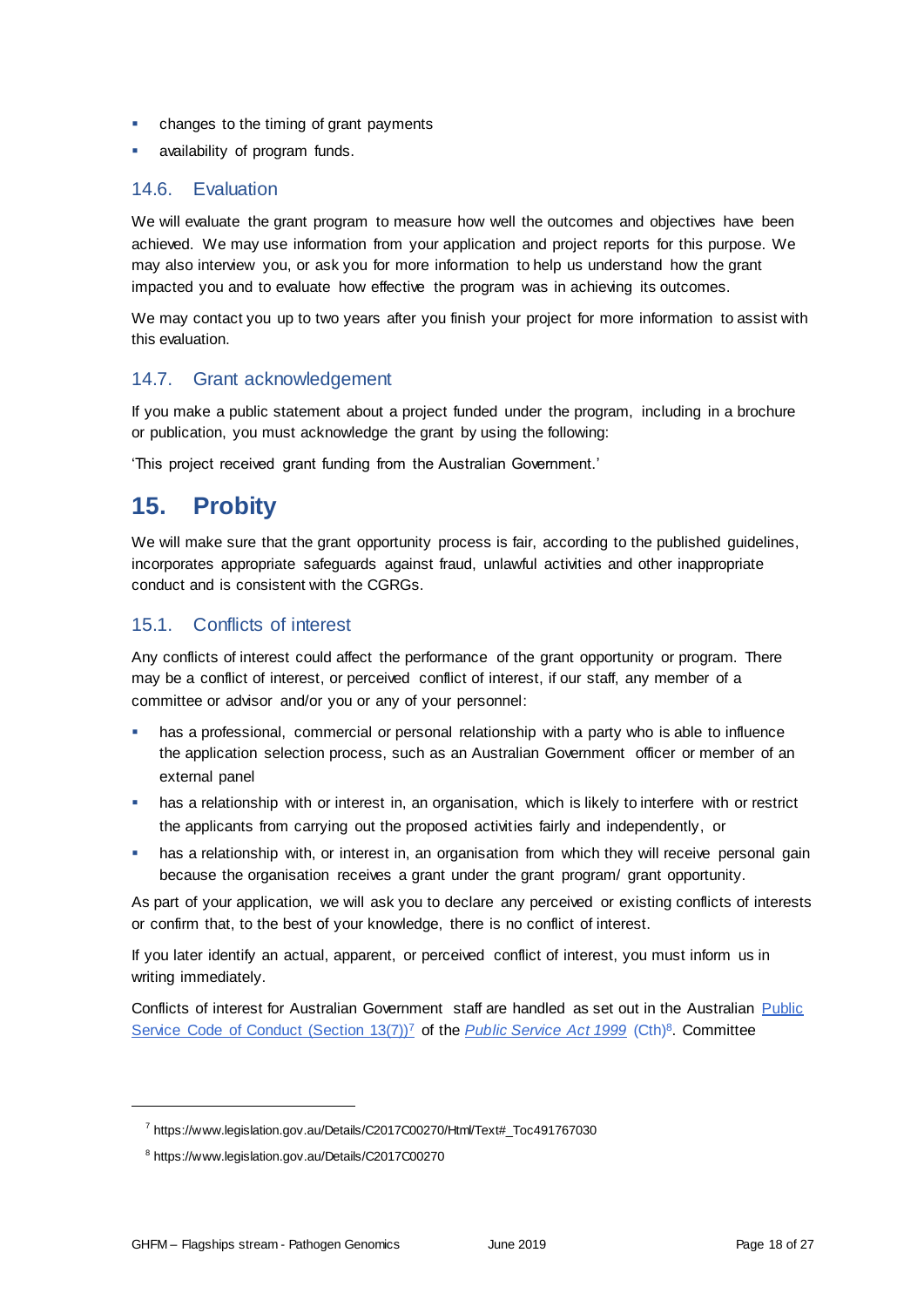members and other officials including the decision maker must also declare any conflicts of interest.

We publish our conflict of interest policy on the department's <u>website</u><sup>9</sup>.

### 15.2. How we use your information

Unless the information you provide to us is:

- confidential information as per [15.2.1,](#page-18-0) or
- personal information as per [15.2.3,](#page-18-1)

we may share the information with other government agencies for a relevant Commonwealth purpose such as:

- to improve the effective administration, monitoring and evaluation of Australian Government programs
- for research
- to announce the awarding of grants.

#### <span id="page-18-0"></span>15.2.1. How we handle your confidential information

We will treat the information you give us as sensitive and therefore confidential if it meets all of the following conditions:

- you clearly identify the information as confidential and explain why we should treat it as confidential
- the information is commercially sensitive
- disclosing the information would cause unreasonable harm to you or someone else
- you provide the information with an understanding that it will stay confidential.

#### 15.2.2. When we may disclose confidential information

We may disclose confidential information:

- to the committee and our Commonwealth employees and contractors, to help us manage the program effectively
- to the Auditor-General, Ombudsman or Privacy Commissioner
- to the responsible Minister or Assistant Minister
- to a House or a Committee of the Australian Parliament.

We may also disclose confidential information if:

- we are required or authorised by law to disclose it
- you agree to the information being disclosed, or
- someone other than us has made the confidential information public.

#### <span id="page-18-1"></span>15.2.3. How we use your personal information

We must treat your personal information according to the Australian Privacy Principles (APPs) and the *Privacy Act 1988* (Cth). This includes letting you know:

<sup>9</sup> https://www.industry.gov.au/sites/g/files/net3906/f/July%202018/document/pdf/conflict-of-interest-and-insider-tradingpolicy.pdf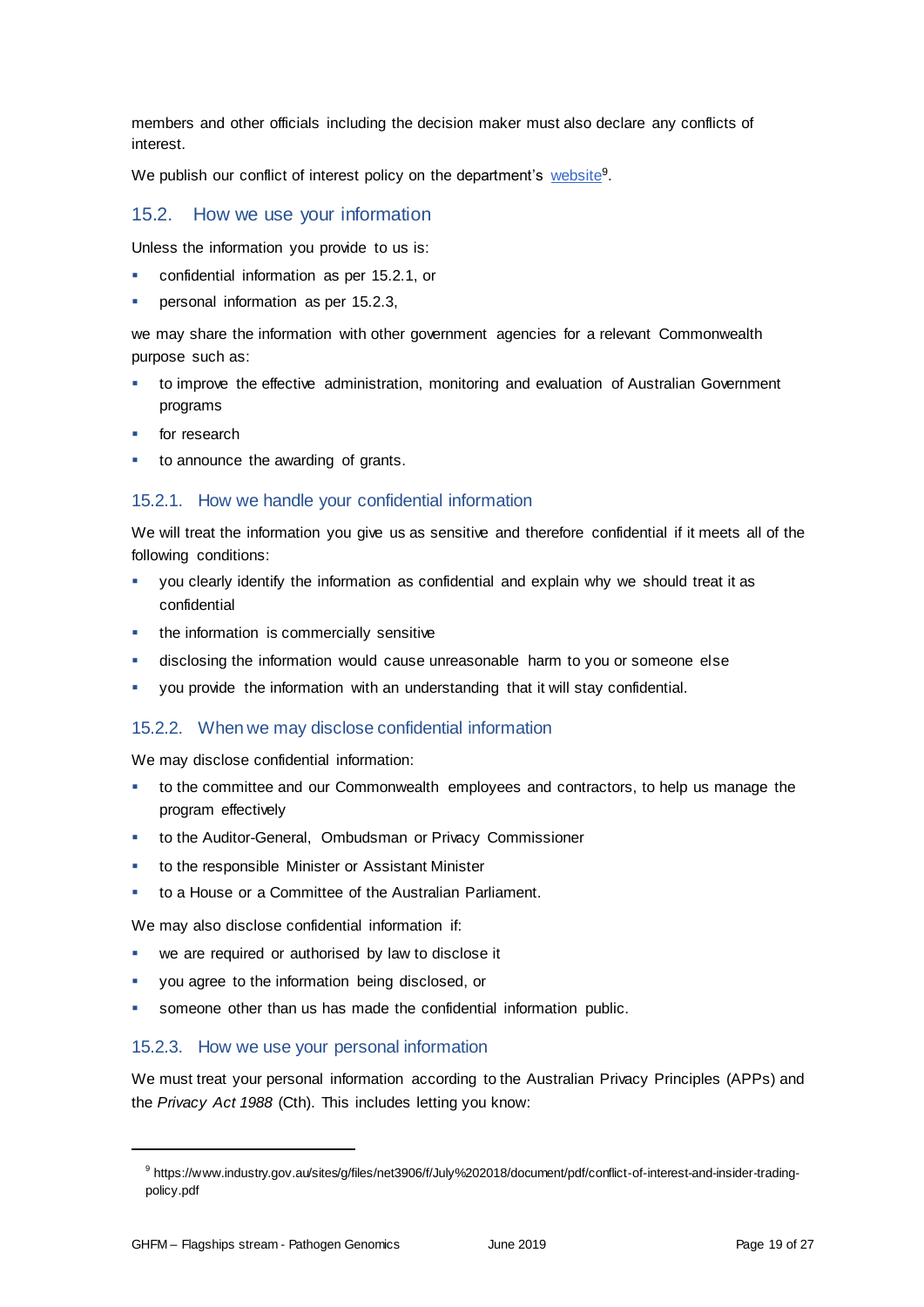- **•** what personal information we collect
- why we collect your personal information
- to whom we give your personal information.

We may give the personal information we collect from you to our employees and contractors, the committee, and other Commonwealth employees and contractors, so we can:

- manage the program
- research, assess, monitor and analyse our programs and activities.

We, or the Minister, may:

- announce the names of successful applicants to the public
- publish personal information on the department's websites.

You may read our [Privacy Policy](https://www.industry.gov.au/data-and-publications/privacy-policy)<sup>10</sup> on the department's website for more information on:

- what is personal information
- how we collect, use, disclose and store your personal information
- how you can access and correct your personal information.

### 15.2.4. Freedom of information

All documents in the possession of the Australian Government, including those about the program, are subject to the *Freedom of Information Act 1982* (Cth) (FOI Act)*.*

The purpose of the FOI Act is to give members of the public rights of access to information held by the Australian Government and its entities. Under the FOI Act, members of the public can seek access to documents held by the Australian Government. This right of access is limited only by the exceptions and exemptions necessary to protect essential public interests and private and business affairs of persons in respect of whom the information relates.

If someone requests a document under the FOI Act, we will release it (though we may need to consult with you and/or other parties first) unless it meets one of the exemptions set out in the FOI Act.

# **16. Enquiries and feedback**

For further information or clarification, you can contact us on 13 28 46 or by [web chat](https://www.business.gov.au/contact-us) or through our **online enquiry form** on business.gov.au.

We may publish answers to your questions on our website as Frequently Asked Questions.

Our [Customer Service Charter](https://www.business.gov.au/about/customer-service-charter) is available at [business.gov.au.](http://www.business.gov.au/) We use customer satisfaction surveys to improve our business operations and service.

If you have a complaint, call us on 13 28 46. We will refer your complaint to the appropriate manager.

If you are not satisfied with the way we handle your complaint, you can contact:

Head of Division

AusIndustry - Support for Business

Department of Industry, Innovation and Science

<sup>10</sup> https://www.industry.gov.au/data-and-publications/privacy-policy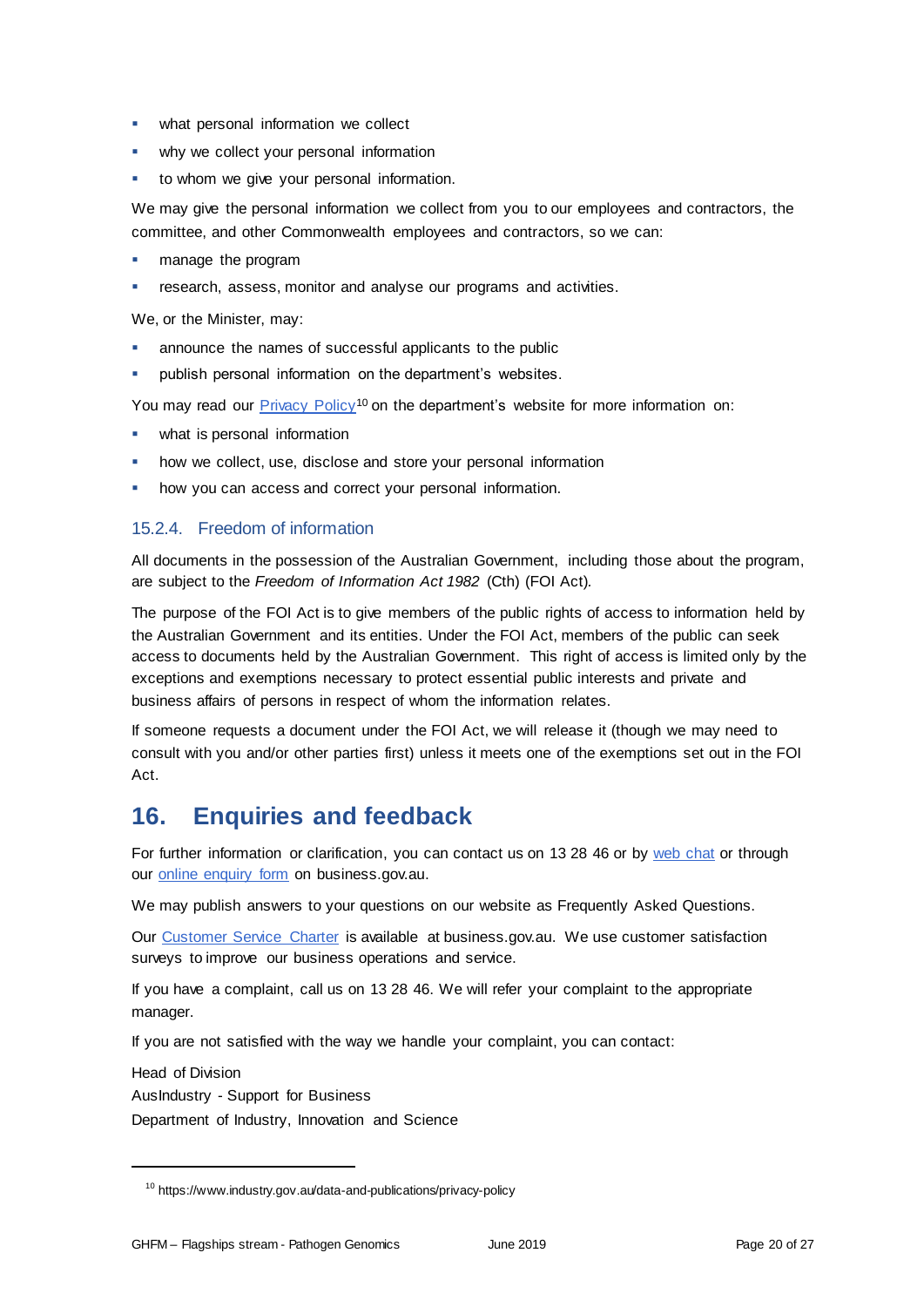GPO Box 2013 CANBERRA ACT 2601

You can also contact the [Commonwealth Ombudsman](http://www.ombudsman.gov.au/)<sup>11</sup> with your complaint (call 1300 362 072). There is no fee for making a complaint, and the Ombudsman may conduct an independent investigation.

<sup>11</sup> http://www.ombudsman.gov.au/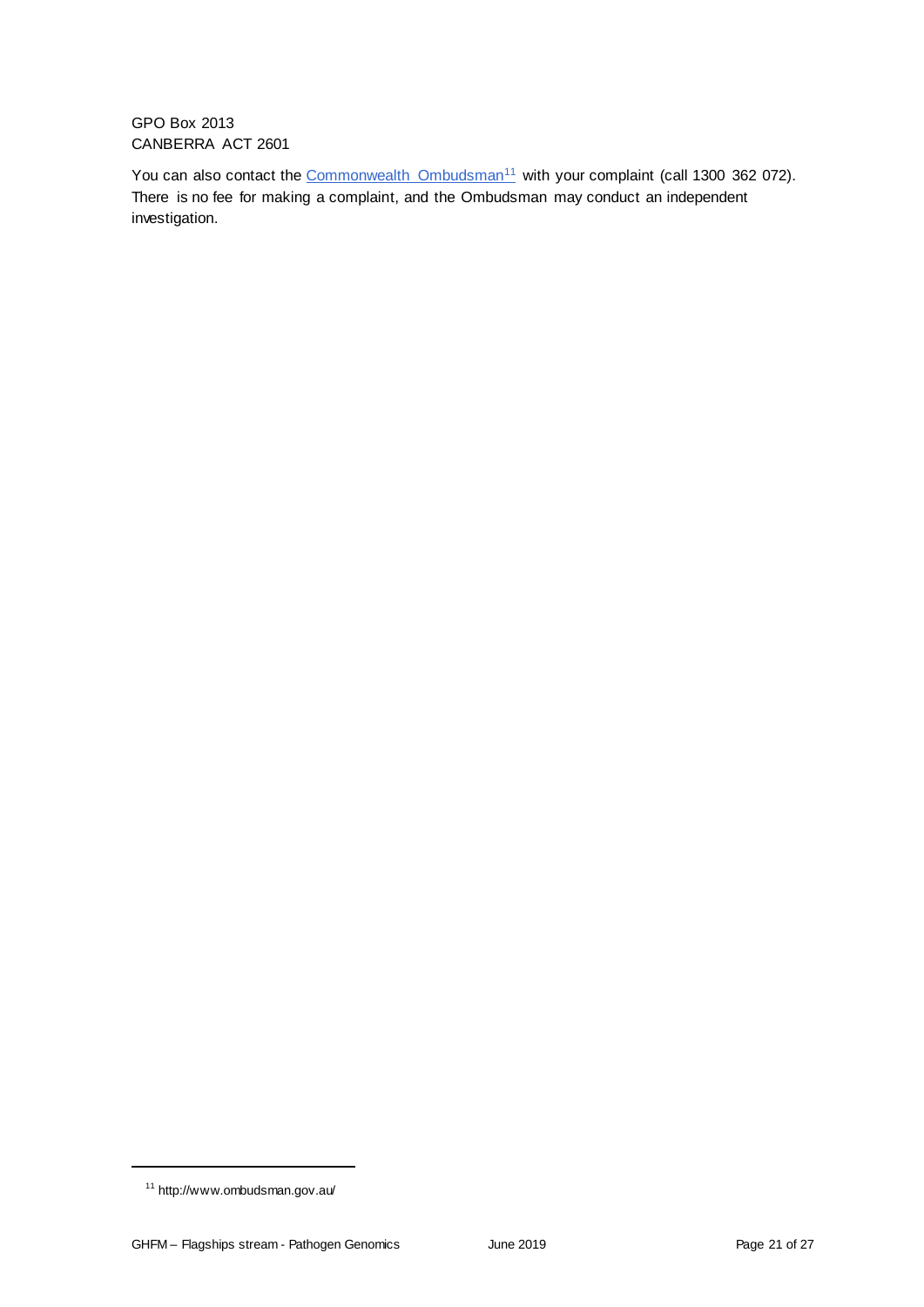# **Appendix A. Definitions of key terms**

| <b>Term</b>                   | <b>Definition</b>                                                                                                                                                                        |
|-------------------------------|------------------------------------------------------------------------------------------------------------------------------------------------------------------------------------------|
| Application form              | The document issued by the Program Delegate that<br>applicants use to apply for funding under the program.                                                                               |
| AusIndustry                   | The division of the same name within the department.                                                                                                                                     |
| Department                    | The Department of Industry, Innovation and Science.                                                                                                                                      |
| Eligible activities           | The activities undertaken by a grantee in relation to a<br>project that are eligible for funding support as set out in 7.1.                                                              |
| Eligible application          | An application or proposal for grant funding under the<br>program that the Program Delegate has determined is<br>eligible for assessment in accordance with these guidelines.            |
| Eligible expenditure          | The expenditure incurred by a grantee on a project and<br>which is eligible for funding support as set out in 7.3.                                                                       |
| Eligible expenditure guidance | The guidance that is provided at Appendix B.                                                                                                                                             |
| Genomics                      | The branch of molecular biology concerned with the<br>structure function, evolution, and mapping of genomes.                                                                             |
| Grant agreement               | A legally binding contract between the Commonwealth and<br>a grantee for the grant funding.                                                                                              |
| Grant funding or grant funds  | The funding made available by the Commonwealth to<br>grantees under the program.                                                                                                         |
| <b>GrantConnect</b>           | The Australian Government's whole-of-government grants<br>information system, which centralises the publication and<br>reporting of Commonwealth grants in accordance with the<br>CGRGs. |
| Grantee                       | The recipient of grant funding under a grant agreement.                                                                                                                                  |
| Guidelines                    | Guidelines that the Minister gives to the department to<br>provide the framework for the administration of the program,<br>as in force from time to time.                                |
| Medical research              | Medical research includes research into health.                                                                                                                                          |
| <b>MRFF</b>                   | Medical Research Future Fund.                                                                                                                                                            |
| Minister                      | The Commonwealth Minister for Health.                                                                                                                                                    |
| Non-income-tax-exempt         | Not exempt from income tax under Division 50 of the<br>Income Tax Assessment Act 1997 (Cth) or under Division<br>1AB of Part III of the Income Tax Assessment Act 1936<br>(Cth).         |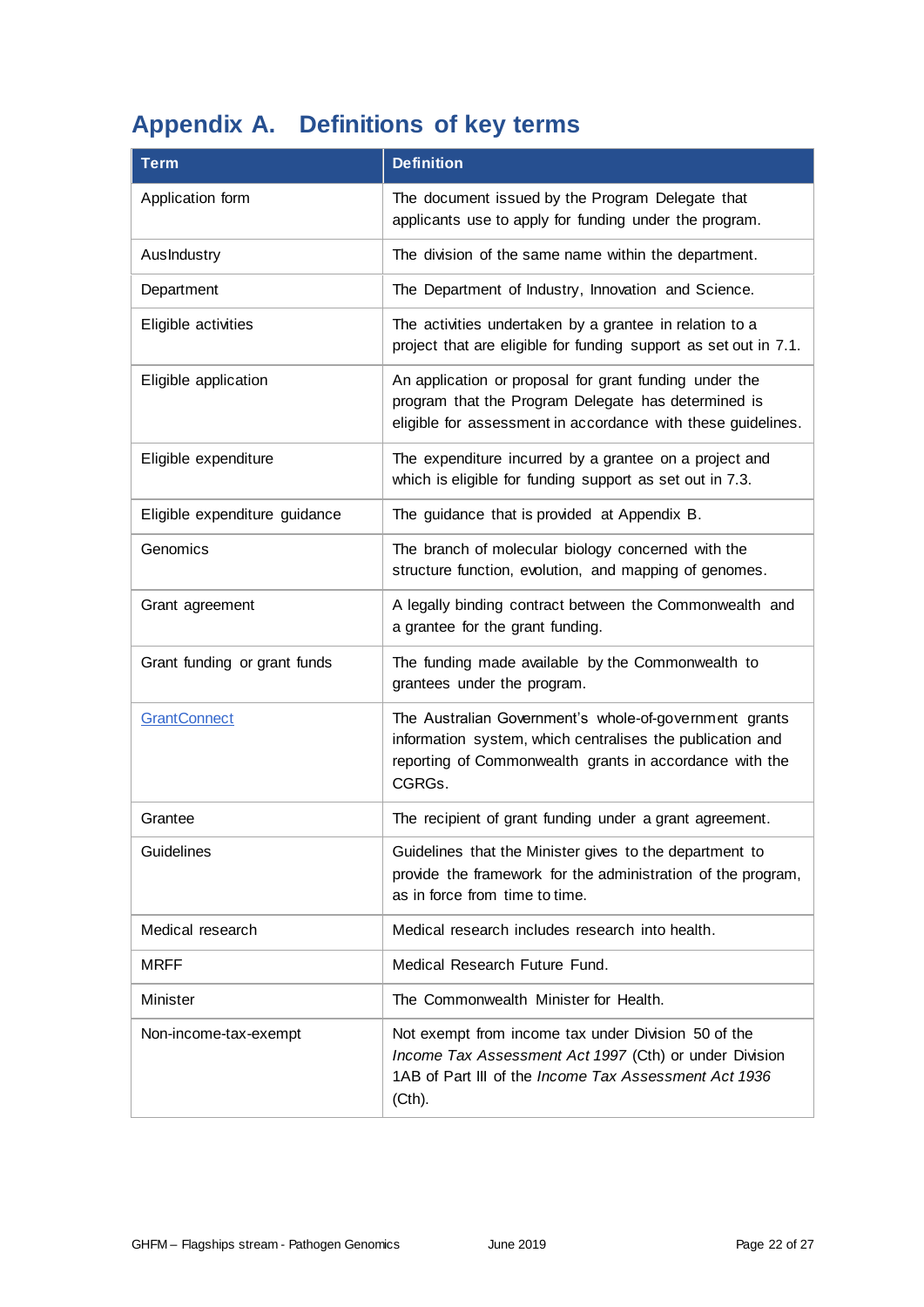| <b>Term</b>                         | <b>Definition</b>                                                                                                                                                           |  |
|-------------------------------------|-----------------------------------------------------------------------------------------------------------------------------------------------------------------------------|--|
| Personal information                | Has the same meaning as in the Privacy Act 1988 (Cth)<br>which is:                                                                                                          |  |
|                                     | Information or an opinion about an identified individual,<br>or an individual who is reasonably identifiable:                                                               |  |
|                                     | whether the information or opinion is true or not;<br>a.<br>and                                                                                                             |  |
|                                     | whether the information or opinion is recorded in a<br>b.<br>material form or not.                                                                                          |  |
| Peer review                         | Impartial and independent assessment of research by<br>others working in the same or a related field.                                                                       |  |
| Program Delegate                    | A Commonwealth official in the Department of Health with<br>responsibility for the grant opportunity.<br>The funding made available by the Commonwealth for the<br>program. |  |
| Program funding or Program<br>funds |                                                                                                                                                                             |  |
| Project                             | A project described in an application for grant funding under<br>the program.                                                                                               |  |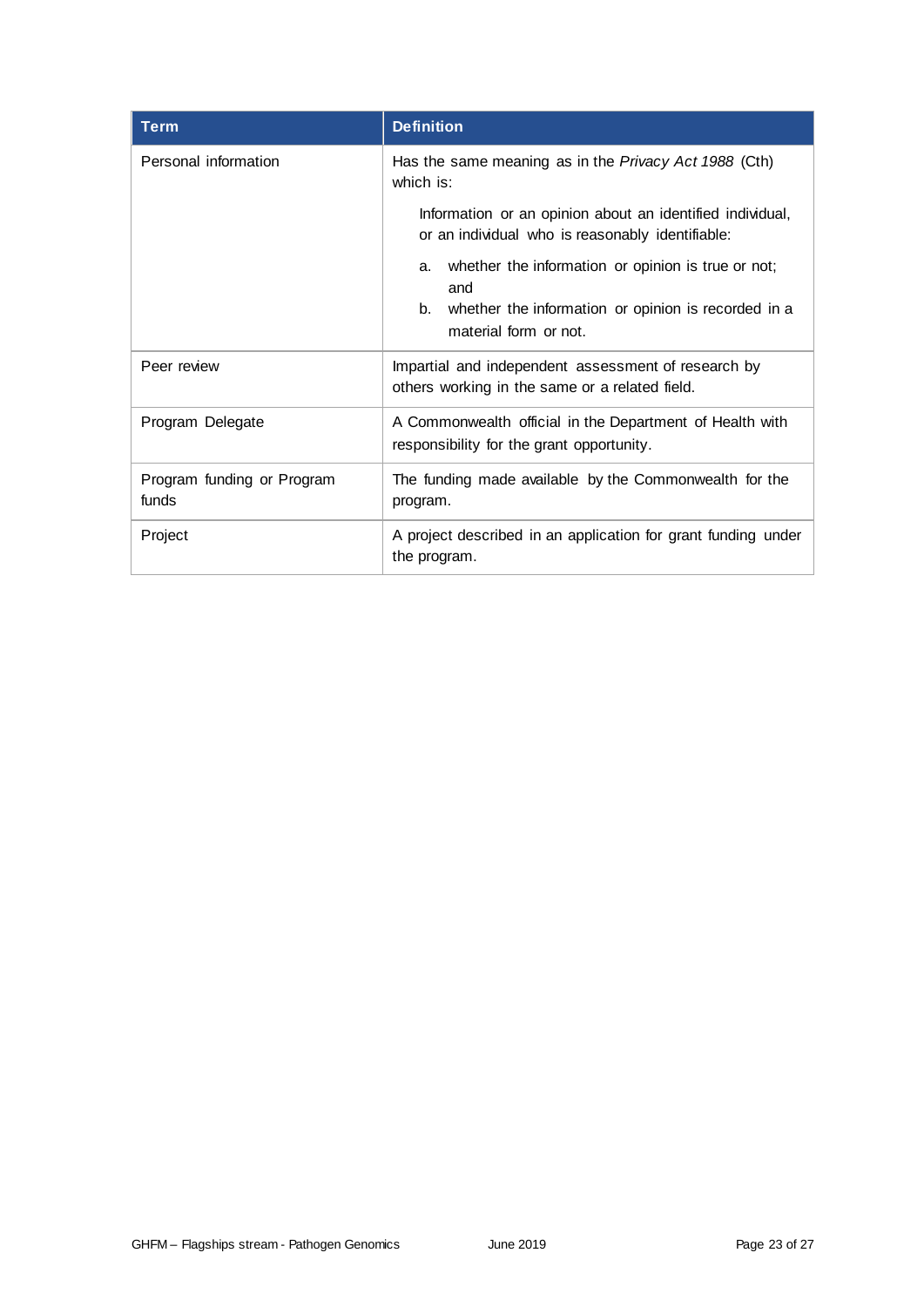# **Appendix B. Eligible expenditure**

This section provides guidance on the eligibility of expenditure.

The Program Delegate makes the final decision on what is eligible expenditure and may give additional guidance on eligible expenditure if required.

To be eligible, expenditure must:

- be incurred by you within the project period
- be a direct cost of the project
- be incurred by you to undertake required project audit activities
- meet the eligible expenditure guidelines.

### How we verify eligible expenditure

If your application is successful, we will ask you to verify the project budget that you provided in your application when we negotiate your grant agreement. You may need to provide evidence such as quotes for major costs.

The grant agreement will include details of the evidence you may need to provide when you achieve certain milestones in your project. This may include evidence related to eligible expenditure.

If requested, you will need to provide the agreed evidence along with your progress reports.

You must keep payment records of all eligible expenditure, and be able to explain how the costs relate to the agreed project activities. At any time, we may ask you to provide records of the expenditure you have paid. If you do not provide these records when requested, the expense may not qualify as eligible expenditure.

At the end of the project, you will be required to provide an independent financial audit of all eligible expenditure from the project.

#### Labour expenditure

Eligible labour expenditure for the grant covers the direct labour costs of employees you directly employ on the core elements of the project. We consider a person an employee when you pay them a regular salary or wage, out of which you make regular tax instalment deductions.

We consider costs for technical, but not administrative, project management activities eligible labour expenditure. However, we limit these costs to 10 per cent of the total amount of eligible labour expenditure claimed.

We do not consider labour expenditure for leadership or administrative staff (such as CEOs, CFOs, accountants and lawyers) as eligible expenditure, even if they are doing project management tasks.

Eligible salary expenditure includes an employee's total remuneration package as stated on their Pay As You Go (PAYG) Annual Payment Summary submitted to the ATO. We consider salarysacrificed superannuation contributions as part of an employee's salary package if the amount is more than what the Superannuation Guarantee requires.

The maximum salary for an employee, director or shareholder, including packaged components that you can claim through the grant is \$175,000 per financial year.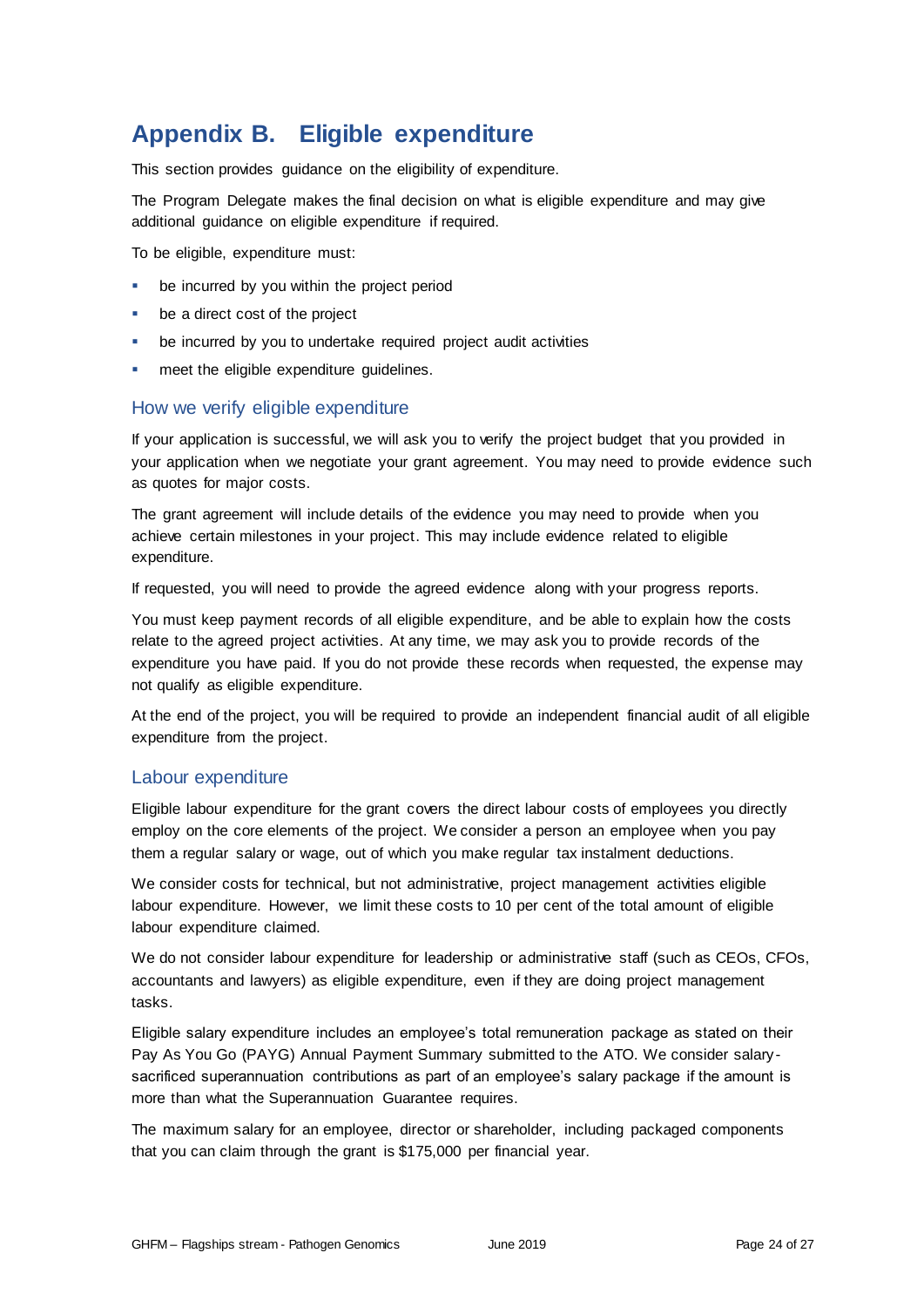For periods of the project that do not make a full financial year, you must reduce the maximum salary amount you claim proportionally.

You can only claim eligible salary costs when an employee is working directly on agreed project activities during the agreed project period.

### Contract expenditure

Eligible contract expenditure is the cost of any agreed project activities that you contract others to do. These can include contracting:

- another organisation
- an individual who is not an employee, but engaged under a separate contract.

All contractors must have a written contract prior to starting any project work - for example, a formal agreement, letter or purchase order which specifies:

- the nature of the work they perform
- the applicable fees, charges and other costs payable.

Invoices from contractors must contain:

- a detailed description of the nature of the work
- the hours and hourly rates involved
- any specific plant expenses paid.

Invoices must directly relate to the agreed project, and the work must qualify as an eligible expense. The costs must also be reasonable and appropriate for the activities performed.

We will require evidence of contractor expenditure that may include:

- an exchange of letters (including email) setting out the terms and conditions of the proposed contract work
- **•** purchase orders
- supply agreements
- invoices and payment documents.

You must ensure all project contractors keep a record of the costs of their work on the project. We may require you to provide a contractor's records of their costs of doing project work. If you cannot provide these records, the relevant contract expense may not qualify as eligible expenditure.

# Travel and overseas expenditure

Eligible travel and overseas expenditure may include

- domestic travel limited to the reasonable cost of accommodation and transportation required to conduct agreed project and collaboration activities in Australia
- overseas travel limited to the reasonable cost of accommodation and transportation required in cases where the overseas travel is material to the conduct of the project in Australia.

Eligible air transportation is limited to the economy class fare for each sector travelled; where noneconomy class air transport is used only the equivalent of an economy fare for that sector is eligible expenditure. Where non-economy class air transport is used, the grantee will require evidence showing what an economy air fare costs at the time of travel.

We will consider value for money when determining whether the cost of overseas expenditure is eligible. This may depend on: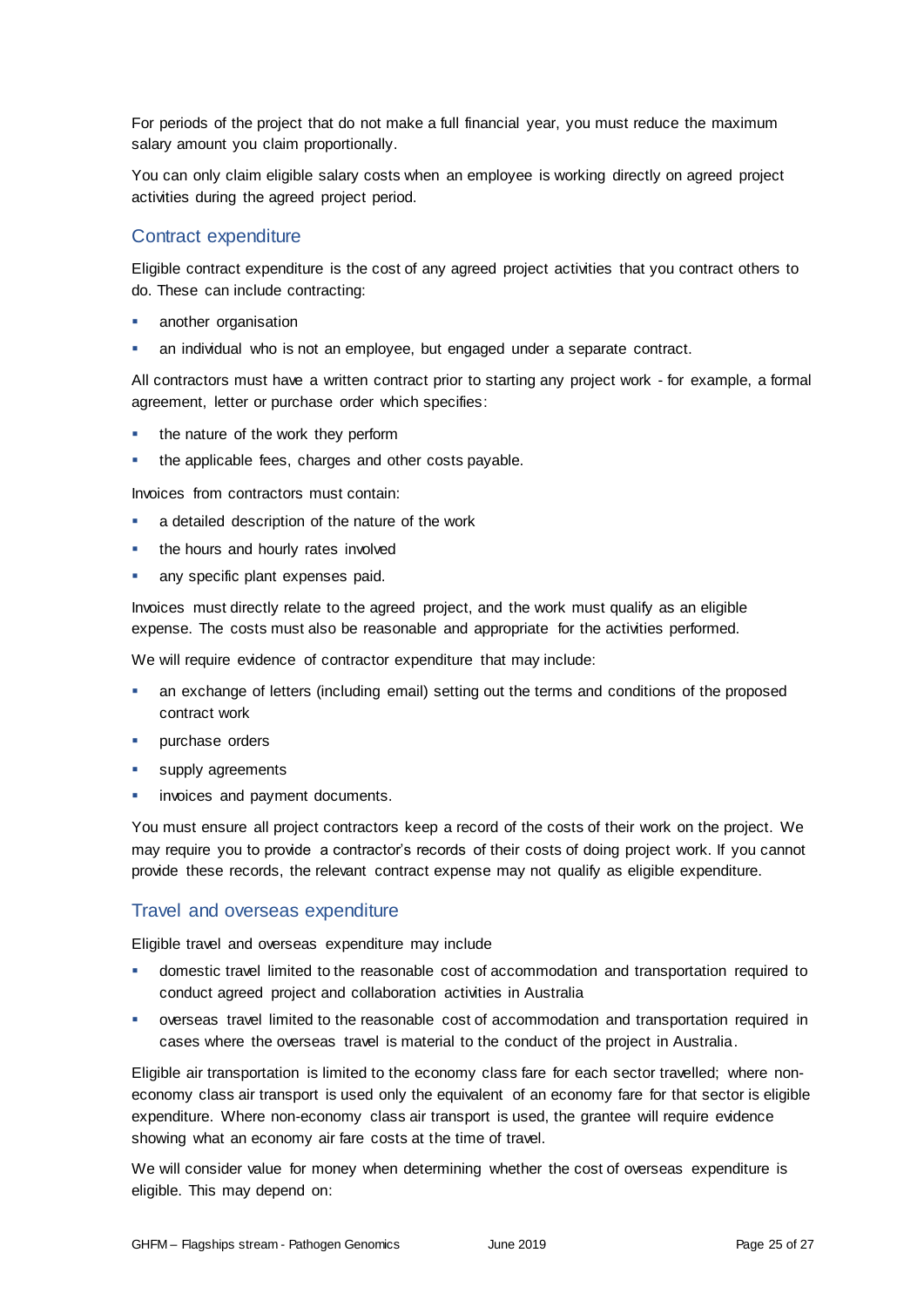- the proportion of total grant funding that you will spend on overseas expenditure
- the proportion of the service providers total fee that will be spent on overseas expenditure
- how the overseas expenditure is likely to aid the project in meeting the program objectives

Overseas travel must be at an economy rate and you must demonstrate you cannot access the service, or an equivalent service in Australia.

Eligible overseas activities expenditure is generally limited to 10 per cent of total eligible expenditure.

### Other eligible expenditure

Other eligible expenditures for the project may include:

- staff training that directly supports the achievement of project outcomes
- **financial auditing of project expenditure.**

Other specific expenditures may be eligible as determined by the Program Delegate.

Evidence you need to supply can include supplier contracts, purchase orders, invoices and supplier confirmation of payments.